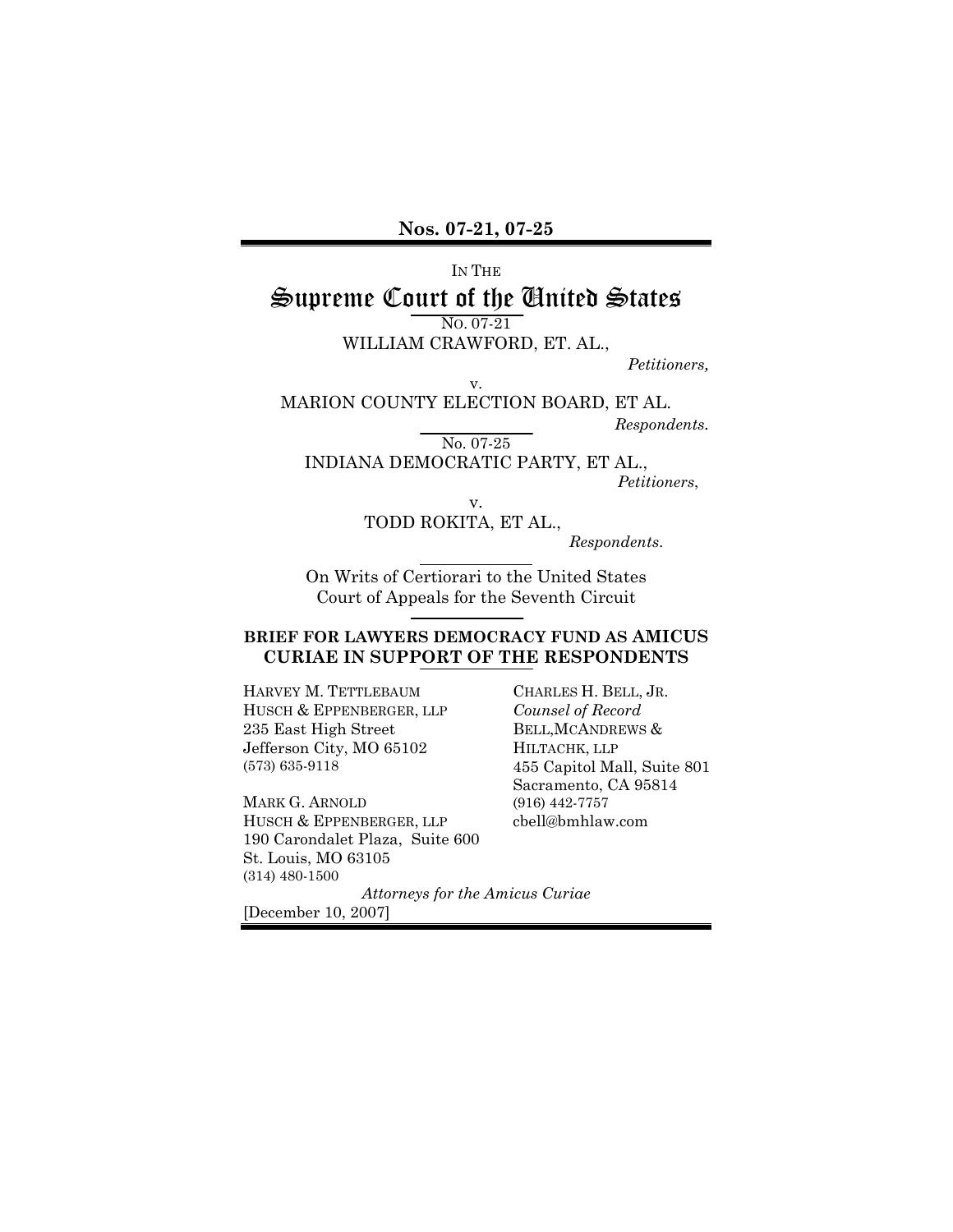# i TABLE OF CONTENTS

|    |                                                                                                               |    | <b>INTRODUCTION AND SUMMARY OF</b>                                                                                                                |
|----|---------------------------------------------------------------------------------------------------------------|----|---------------------------------------------------------------------------------------------------------------------------------------------------|
|    |                                                                                                               |    |                                                                                                                                                   |
| I. | <b>NONE OF THE PETITIONERS</b><br>IN THIS CASE HAVE<br>STANDING TO PURSUE THE<br>CLAIMS IN THIS LITIGATION  4 |    |                                                                                                                                                   |
|    | A.                                                                                                            |    | Article III Standing and<br>Case or Controversy  4                                                                                                |
|    | <b>B.</b>                                                                                                     |    | The Organizational<br>Plaintiffs Lack Standing to                                                                                                 |
|    |                                                                                                               | 2. | <u>The organizational</u><br>plaintiffs cannot<br>assert claims in their                                                                          |
|    |                                                                                                               | 3. | The organizational<br>plaintiffs cannot<br><u>assert claims by</u><br><u>those who forget or</u><br><u>lose their photo</u><br>identification  11 |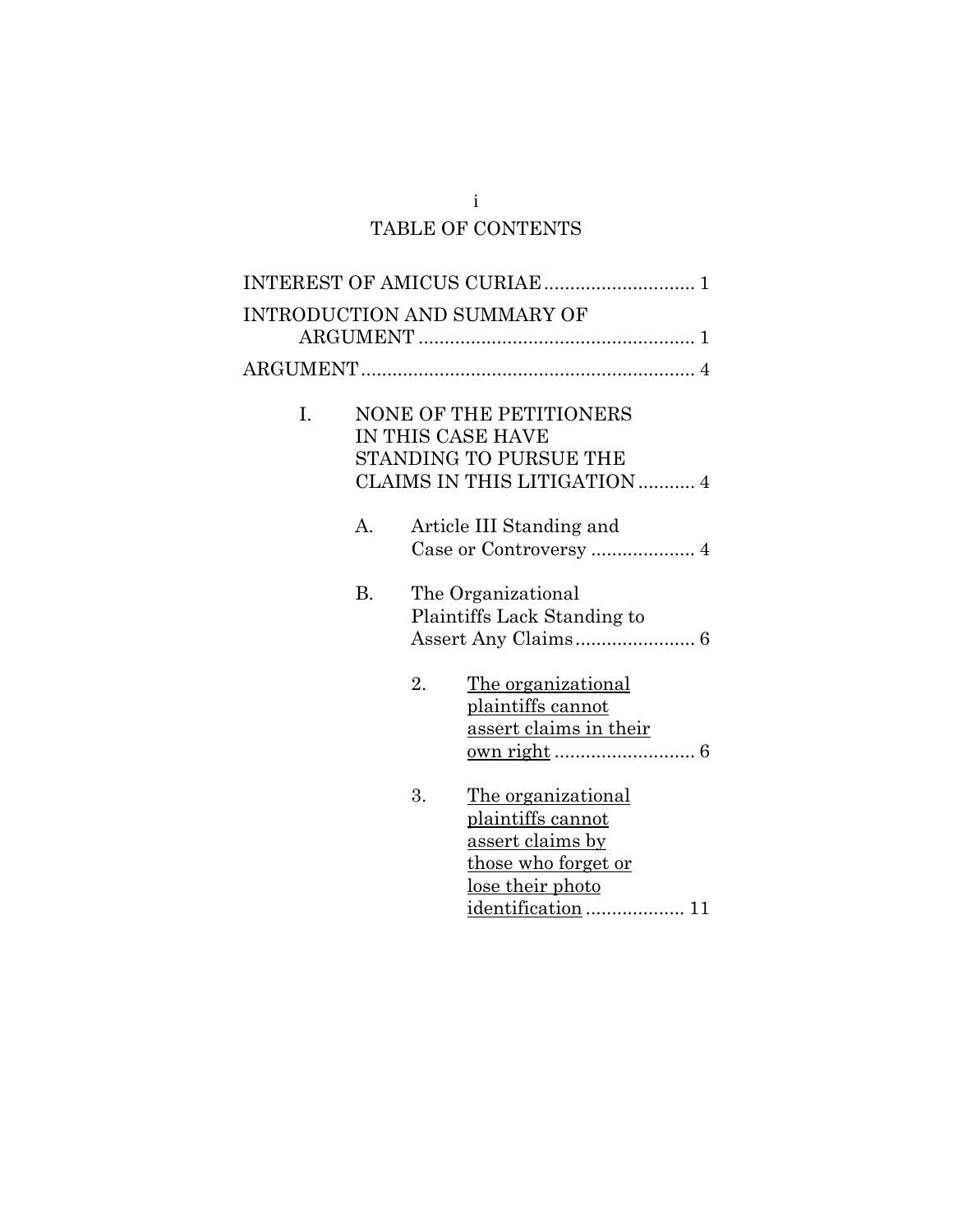|     |                                                           | 11                                                       |  |  |
|-----|-----------------------------------------------------------|----------------------------------------------------------|--|--|
|     | $C_{\cdot}$                                               | Individual Plaintiffs Lack                               |  |  |
|     |                                                           | <b>Standing to Assert Any</b>                            |  |  |
|     |                                                           |                                                          |  |  |
| II. |                                                           | THE VOTER ID LAW IS A                                    |  |  |
|     |                                                           | <b>REASONABLE MEANS TO</b>                               |  |  |
|     |                                                           |                                                          |  |  |
|     | <b>SERVE THE STATE'S</b><br><b>COMPELLING INTEREST IN</b> |                                                          |  |  |
|     | PRESERVING THE ACTUAL                                     |                                                          |  |  |
|     | AND PERCEIVED INTEGRITY                                   |                                                          |  |  |
|     |                                                           |                                                          |  |  |
|     |                                                           |                                                          |  |  |
|     | A.                                                        | Courts should defer to the                               |  |  |
|     |                                                           |                                                          |  |  |
|     |                                                           | legislative judgment about<br>the wisdom of the Voter ID |  |  |
|     |                                                           |                                                          |  |  |
|     |                                                           |                                                          |  |  |
|     | <b>B.</b>                                                 | The Indiana Legislature                                  |  |  |
|     |                                                           | could reasonably have                                    |  |  |
|     |                                                           | concluded that Photo ID                                  |  |  |
|     |                                                           | was a reasonable response                                |  |  |
|     |                                                           |                                                          |  |  |
|     |                                                           |                                                          |  |  |
|     |                                                           | The Legislature<br>1.                                    |  |  |
|     |                                                           | <u>could reasonably</u>                                  |  |  |
|     |                                                           | <u>have concluded that</u>                               |  |  |
|     |                                                           | <u>both the fact and the</u>                             |  |  |
|     |                                                           | <u>perception</u> of voter                               |  |  |
|     |                                                           | <u>fraud was a serious</u>                               |  |  |
|     |                                                           |                                                          |  |  |
|     |                                                           |                                                          |  |  |

ii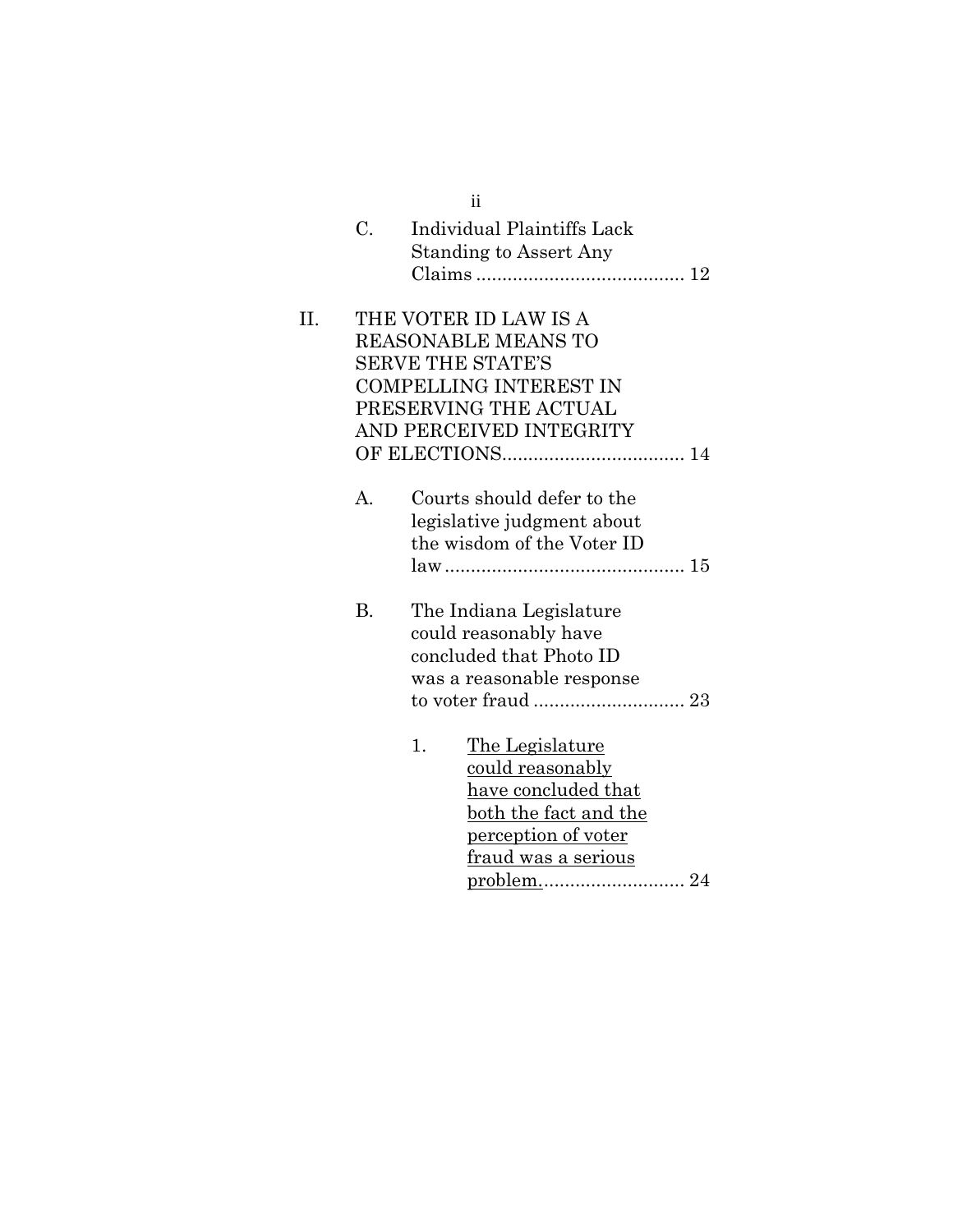|            | iii                    |
|------------|------------------------|
| 2.         | The Legislature        |
|            | could reasonably       |
|            | have concluded that    |
|            | Voter ID is a          |
|            | reasonable way to      |
|            | combat vote fraud.  28 |
|            |                        |
| 3.         | The Legislature        |
|            | could reasonably       |
|            | have concluded that    |
|            | Voter ID would not     |
|            | seriously impact       |
|            | eligible voters who    |
|            | currently lack such    |
|            |                        |
|            | identification<br>31   |
| CONCLUSION | 32                     |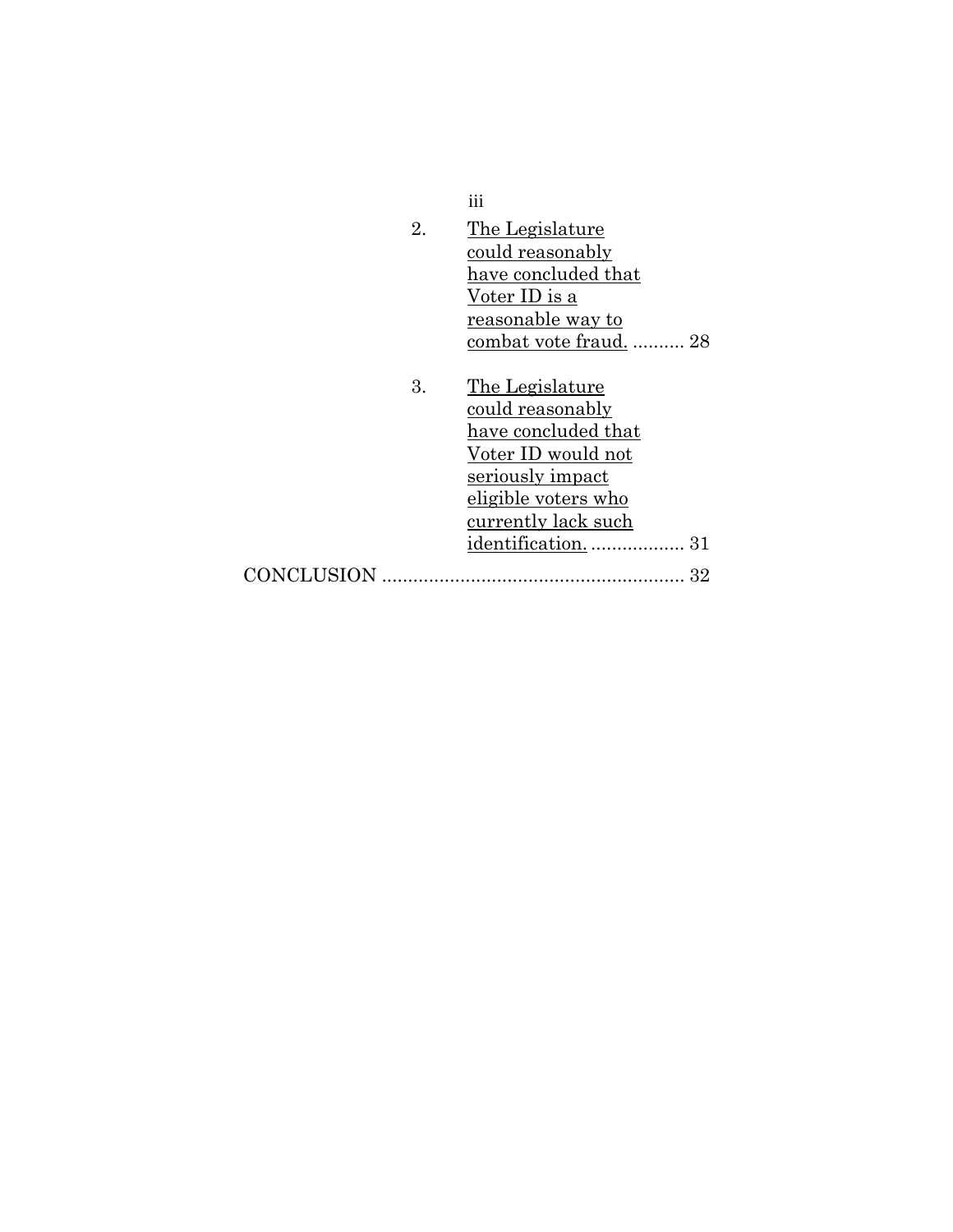# TABLE OF AUTHORITIES

# CASES

| Anderson v. Celebrezze, 460 U.S. 780 (1983)  17         |
|---------------------------------------------------------|
| Burdick v. Takushi, 504                                 |
| City of Los Angeles v. Lyons, 461 U.S. 95 (1983) 12     |
| Clingman v. Beaver, 544 U.S. 581 (2005) 20              |
|                                                         |
| Common Cause/Georgia v. Billups, 504                    |
| Crawford v. Marion County Election Bd., 472             |
| Eu v. San Francisco County Democratic Cent.             |
| Fed. Election Comm'n v. Nat'l Right to Work             |
| Friends of the Earth v. Laidlaw, 528 U.S. 167           |
| Griffin v. Roupas, 385 F.3d 1128 (7th Cir. 2004), cert. |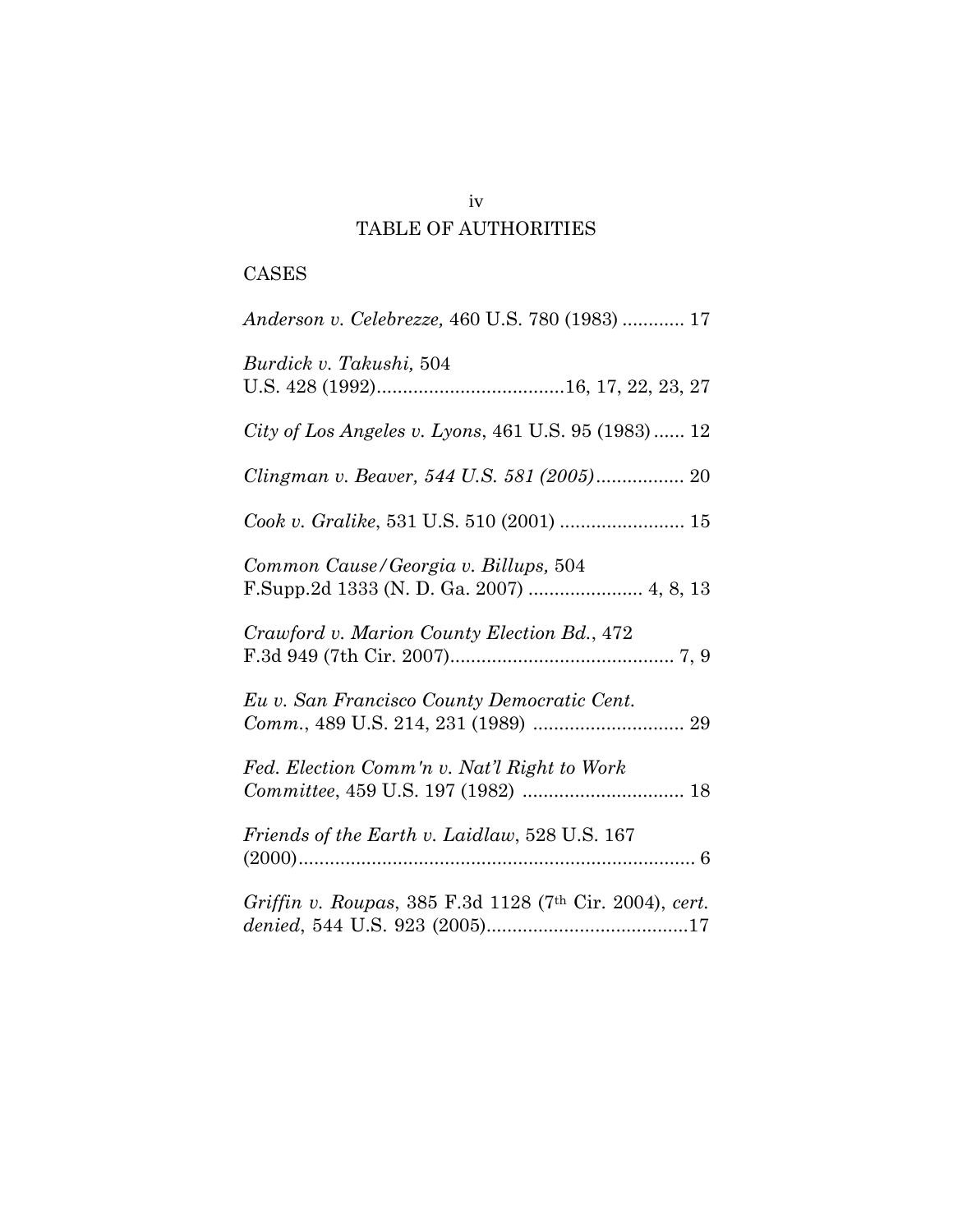| Havens Realty Corp. v. Coleman, 455 U.S. 363                                                          |
|-------------------------------------------------------------------------------------------------------|
| Indiana Democratic Party v. Rokita, 458                                                               |
| Lujan v. Defenders of Wildlife, 504 U.S. 555                                                          |
| Metro. Wash. Airports Auth. v. Citizens for the<br>Abatement of Aircraft Noise 501 U.S. 252 (1991)  9 |
| New State Ice Co. v. Liebmann, 285 U.S. 262                                                           |
| Nixon v. Shrink Missouri Government PAC,                                                              |
| <i>Purcell v. Gonzalez</i> , ___ U.S. __, 166                                                         |
| Reynolds v. Sims, 377 U.S. 533, 555 (1964)14                                                          |
| Rosario v. Rockefeller, 410 U.S. 752 (1973) 20, 21                                                    |
| San Antonio Sch. Dist. v. Rodriguez, 411 U.S. 1                                                       |
| Smiley v. Holm, 285 U.S. 355 (1932)16                                                                 |
| Tex. Democratic Party v. Benkiser, 459 F.3d 582                                                       |
| Timmons v. Twin Cities Area New Party, 520 U.S.                                                       |

v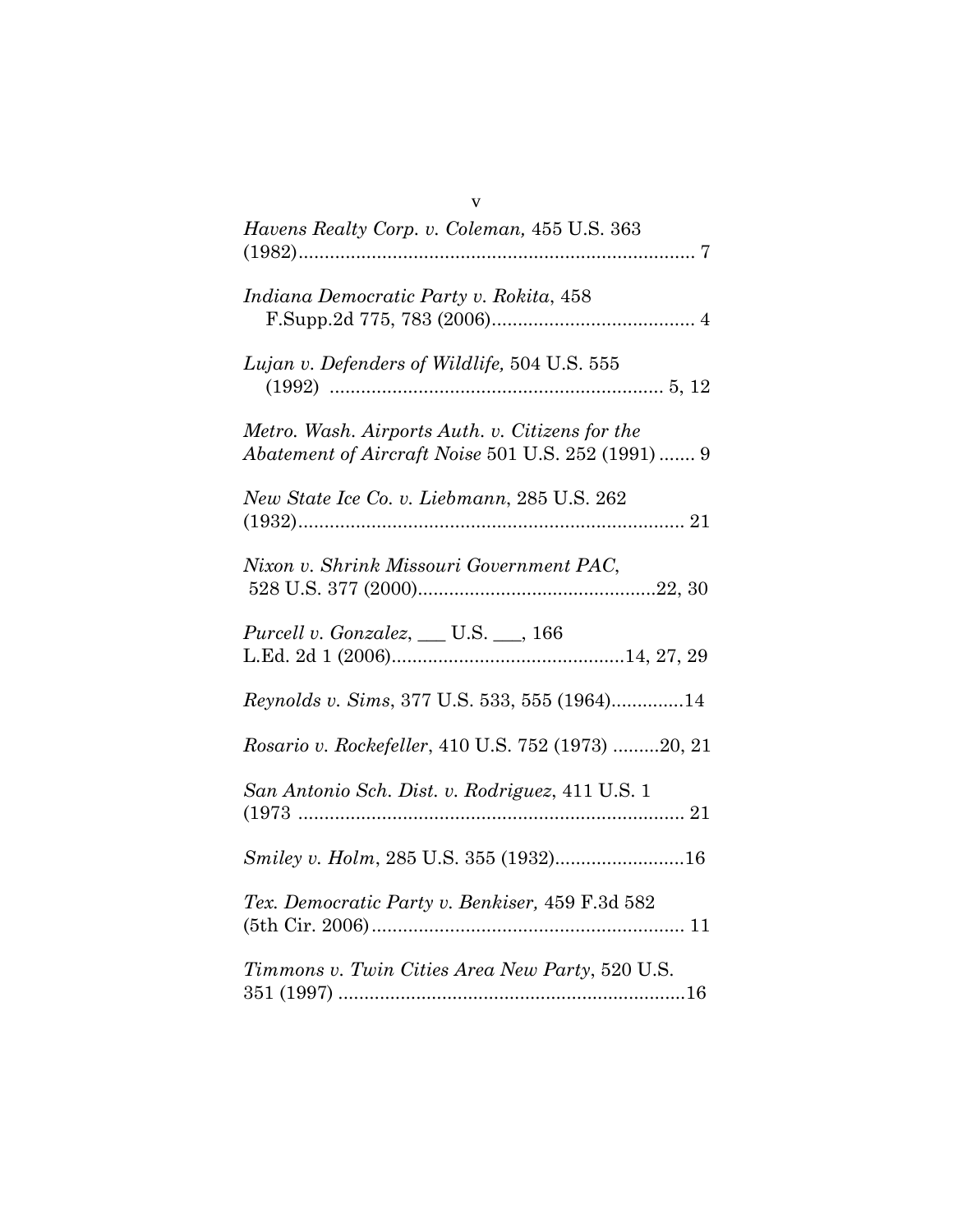| U.S. Term Limits, Inc. v. Thornton, 514 U.S. 779 |  |
|--------------------------------------------------|--|
|                                                  |  |
|                                                  |  |

# CONSTITUTIONAL PROVISIONS

| FEDERAL STATUTES      |  |
|-----------------------|--|
|                       |  |
|                       |  |
| <b>STATE STATUTES</b> |  |
|                       |  |
|                       |  |
|                       |  |

# OTHER AUTHORITIES

| Comm'n on Fed. Election Reform, Report, Building  |
|---------------------------------------------------|
| Confidence in U.S. Elections (Sept. 2005) (Baker- |
| Carter                                            |
|                                                   |

vi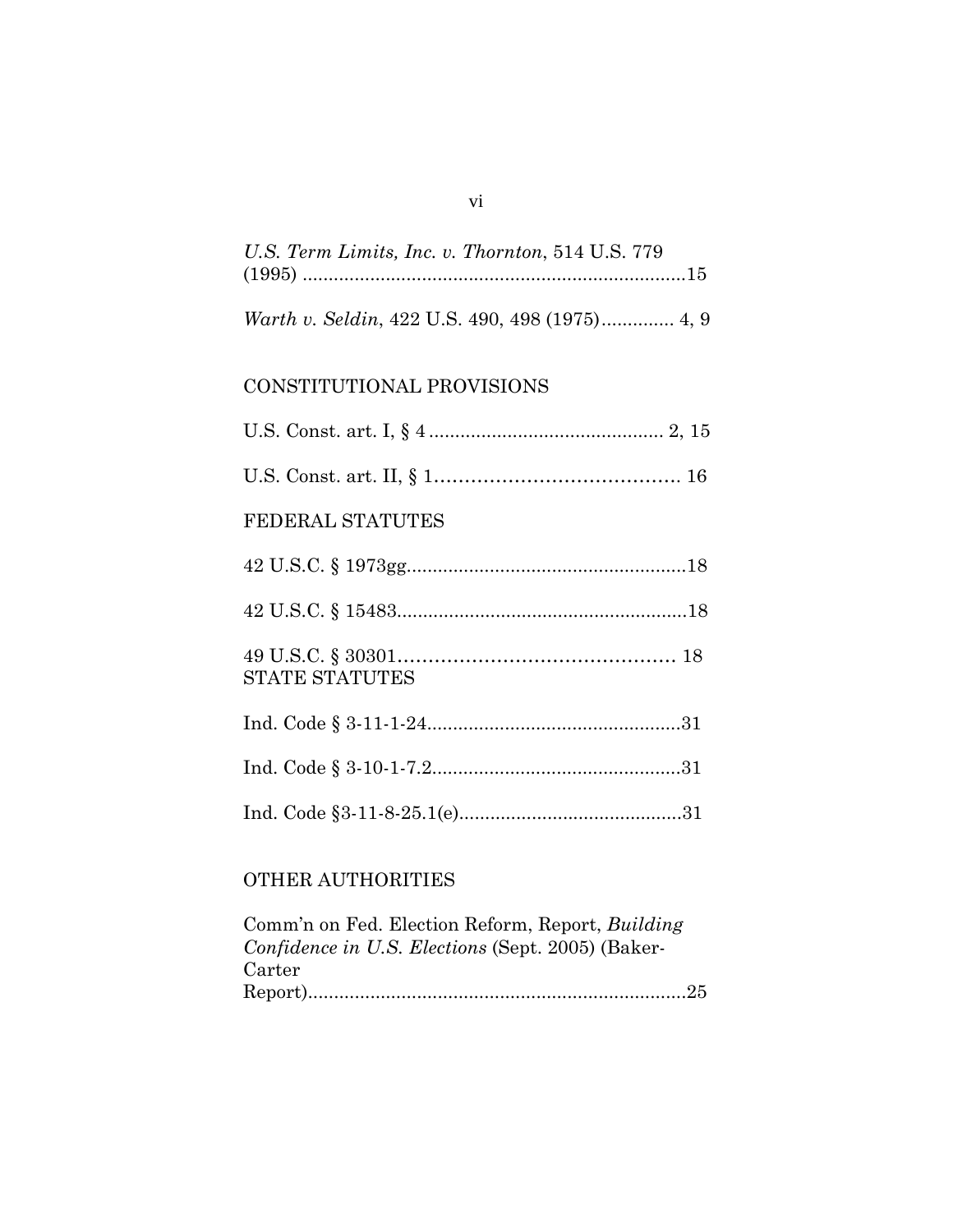Fund, *Stealing Elections: How Voter Fraud Threatens Our Democracy* (2004)..................................................25

# vii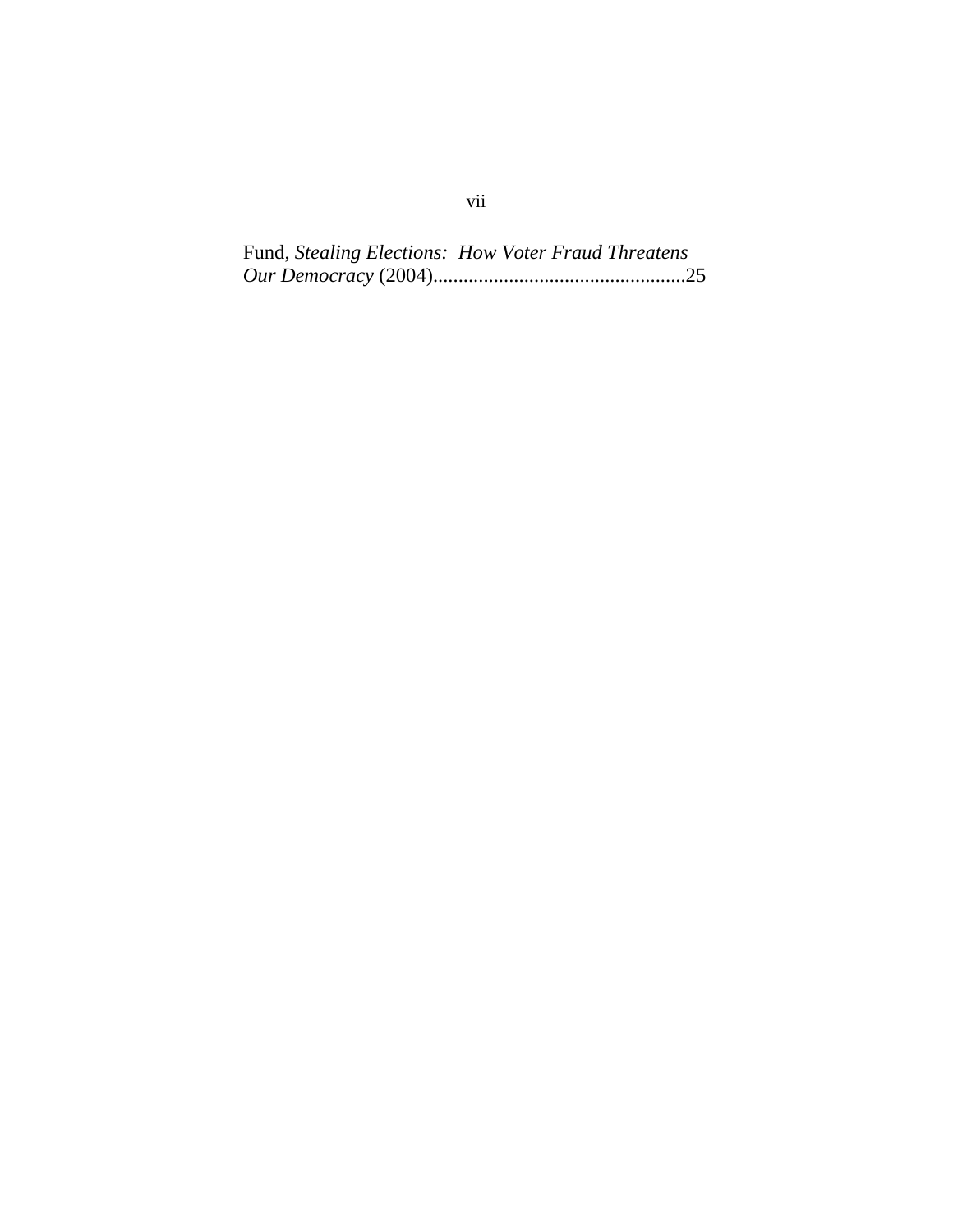#### **INTEREST OF AMICUS CURIAE**[1](#page-8-1)

<span id="page-8-0"></span>Amicus curiae Lawyers Democracy Fund,<sup>[2](#page-8-2)</sup> a nonprofit, tax exempt organization under section  $501(c)(4)$  of the Internal Revenue Code, has as its mission to promote fair and honest elections, free of coercion, intimidation and fraud. Lawyers Democracy Fund seeks to assure that all citizens are able to exercise their right to vote and that reasonable, common sense anti-fraud protections be enacted to prevention dilution of each person's honest vote.

### **INTRODUCTION AND SUMMARY OF ARGUMENT**

 The Seventh Circuit panel below confirmed the common sense rationale for Indiana's Voter ID requirement. Citing the 2005 Carter-Baker Commission Report, the panel observed that today, no person in the United States can board an airline, enter a government building, or purchase liquor or cigarettes, without providing photo identification. Voting is one of the core elements of our American freedoms, and the right to vote is precious. Yet the historic record of vote fraud in America is clear. Attempts to steal the vote, and thus steal a measure

<span id="page-8-1"></span> $\frac{1}{1}$  Pursuant to Rule 37, letters of consent from the parties have been filed with the Clerk of the Court.

<span id="page-8-2"></span><sup>2</sup> No counsel for a party authored this brief in whole or in part, and no person or entity other than amicus, its members or its counsel contributed monetarily to this brief.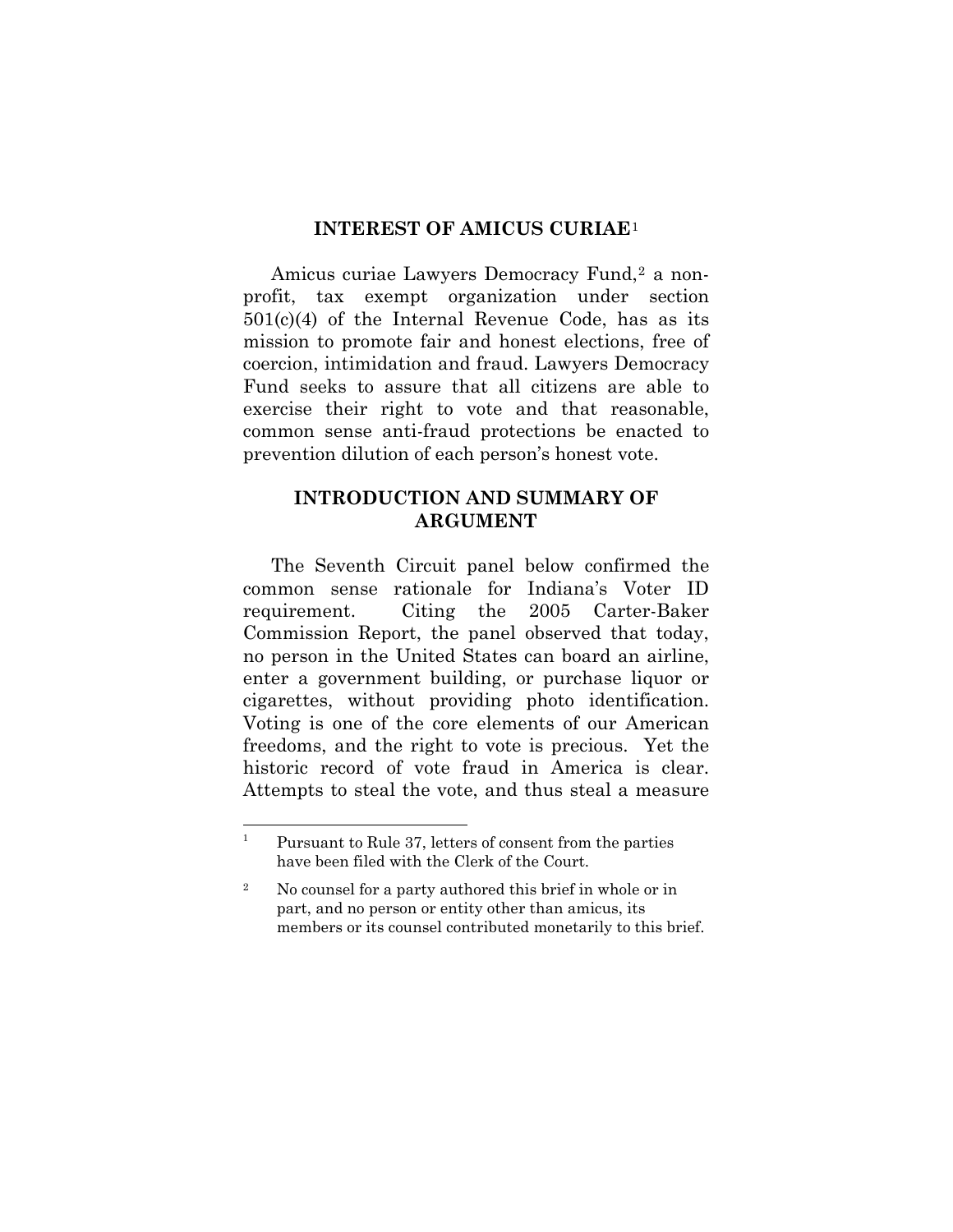of each honest citizen's franchise, are neither imagined, nor implausible. Unfortunately, a long list of such attempts can be compiled since the turn of this century just seven years ago.

Article I § 4 of the Constitutional vests the States with power to enact procedural requirements for elections, including the power to prevent vote fraud. The Court views such requirements with deference unless they impose a "severe burden" on the right to vote.

The Voter ID law does not impose a severe burden on the right to vote. On the contrary, by reducing vote fraud, it preserves the right to vote. An eligible voter whose ballot is nullified by an illegal vote has been disenfranchised just as much as an eligible voter who cannot cast a ballot.

 More than 99% of Indiana voters already have photo ID and possession of such documentation is necessary to exercise numerous other constitutional rights, such as the right to file suit in federal court or to travel aboard commercial aircraft. Petitioners have not identified a single person whom photo ID would prevent from voting and the district court excluded their statistical evidence as "utterly incredible."

 Indigent persons or persons with religious objections to photo ID may cast a provisional ballot, which will be counted if they file an affidavit to that effect within ten days after the election. Non-indigent persons can obtain the documents necessary to obtain photo id by exercising a minimal amount of foresight and initiative. This is no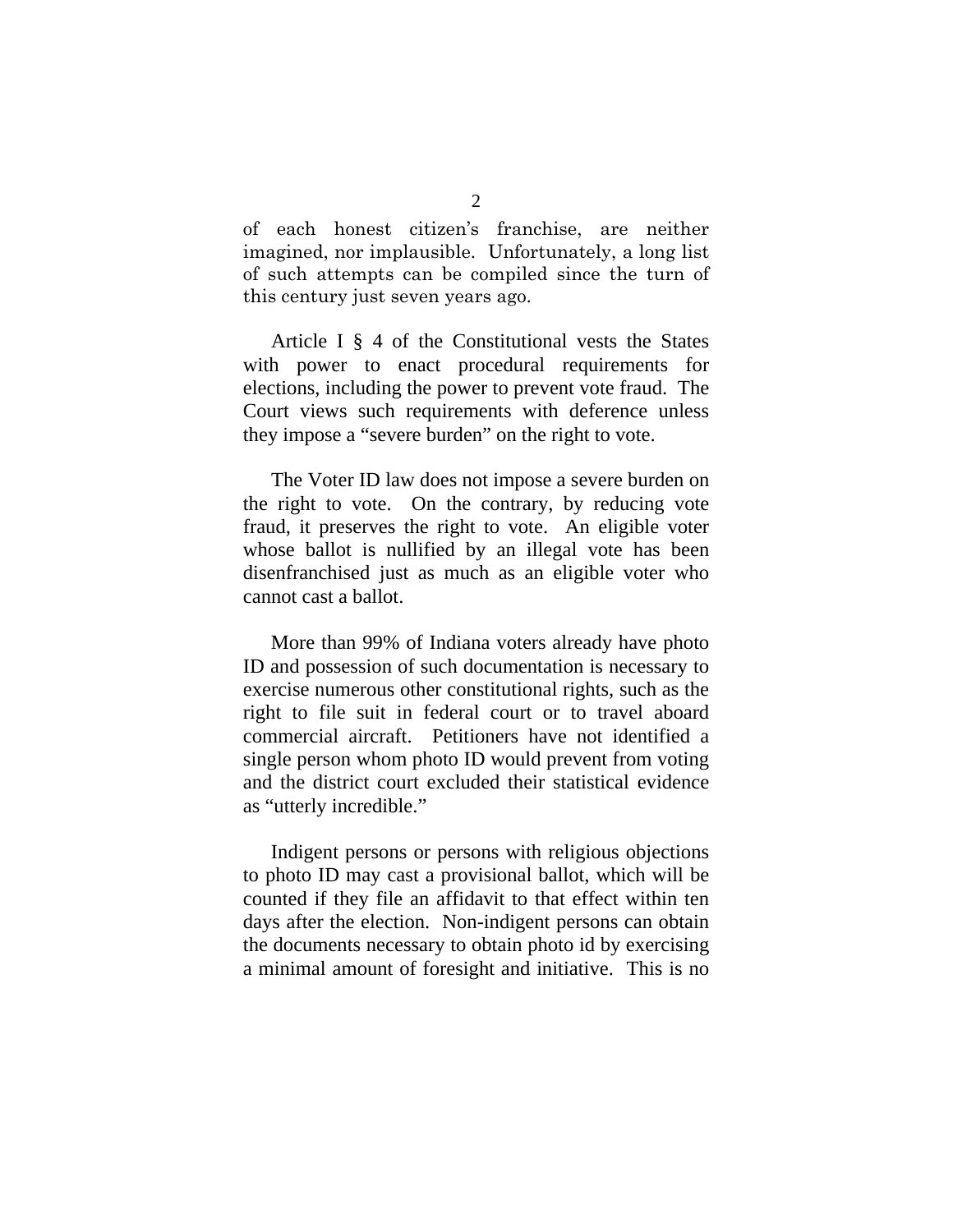more burdensome than the requirement to register to vote before the election.

 If the Voter ID requirement creates a severe burden, it is hard to imagine any rule requiring voter identification that would pass muster.

More than half the states have enacted voter ID laws, and the Court should allow those experiments in democracy to continue.

 There is no question that vote fraud is, in some places, a serious problem. The bipartisan Baker-Carter Commission concluded that there is "no doubt" that voter fraud and multiple voting take place and "could affect the outcome of a close election." The 1600 fraudulent ballots cast in the 2004 Washington gubernatorial elections substantially exceeded the 129 vote plurality of the winner, but the result stood because no one knew who the beneficiary of the fraud was.

Perhaps the most telling evidence however, is that Petitioners were unable to identify a single person injured by the law. This problem also confronted challengers to Georgia's and New Mexico's Voter ID statutes, as well as Arizona's citizen ID statute. These cognizable facts before the Court lead to only one conclusion. This reasonable, non-discriminatory voting requirement is akin to advance voter registration requirements, and subject to limited constitutional scrutiny.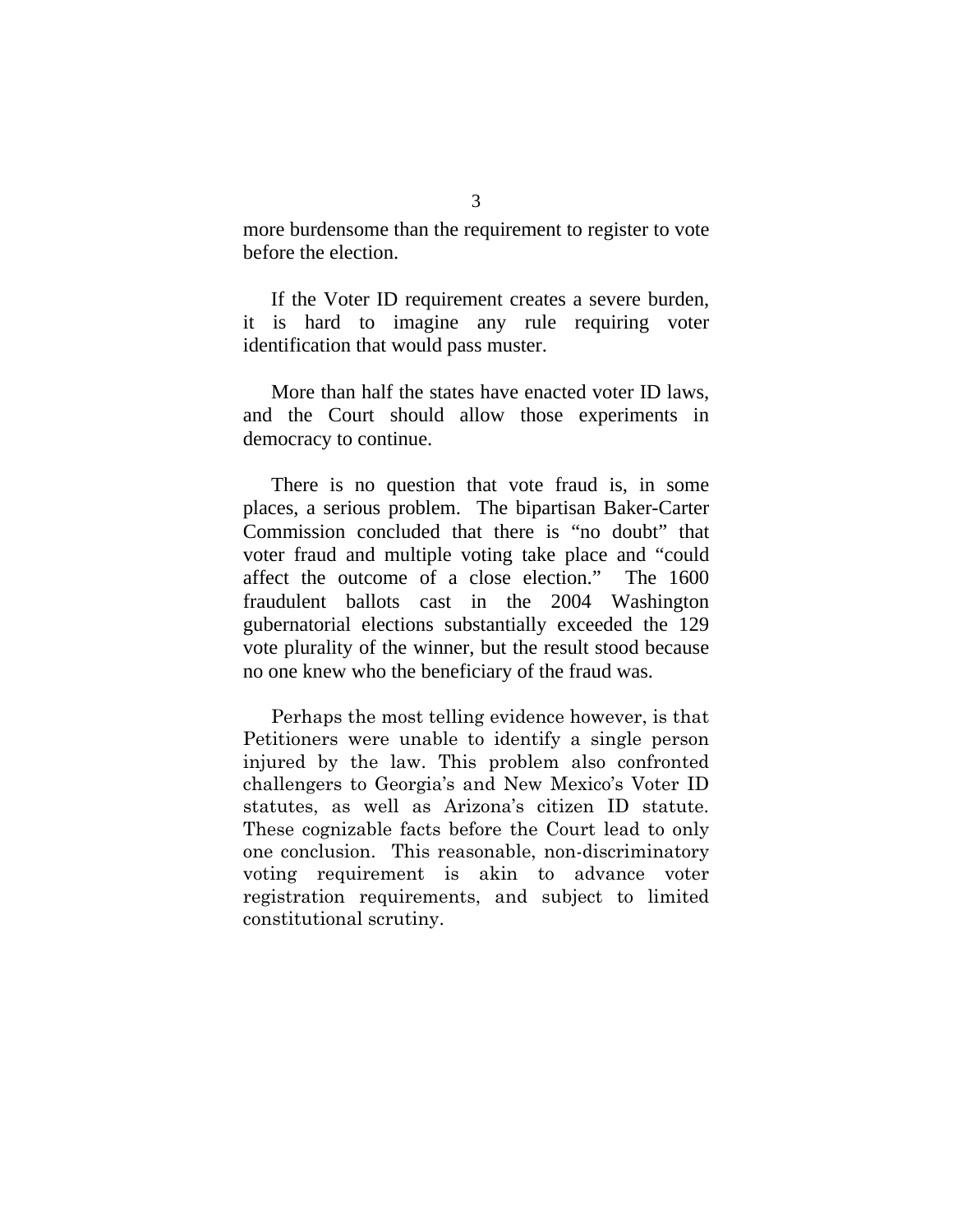#### **ARGUMENT**

## <span id="page-11-0"></span>**I. NONE OF THE PETITIONERS IN THIS CASE HAVE STANDING TO PURSUE THE CLAIMS IN THIS LITIGATION**

### **A. Article III Standing and Case or Controversy**

The opponents of photo identification laws in this case find themselves facing the same stunning omission that every lawsuit challenging photo identification requirements up to this point has faced—no individual or group has standing to challenge the law in question. Opponents again fail to identify a single voter that is actually harmed by the provisions of any photo identification for voting requirement. *Indiana Democratic Party v. Rokita*, 458 F.Supp.2d 775, 783 (2006); *see also Common Cause/Georgia v. Billups,* 504 F.Supp.2d 1333, 1374, 1380 (N. D. Ga. 2007).

Although the Seventh Circuit addressed the issue of standing very succinctly, Article III standing is the " 'irreducible' constitutional minimum" that must be satisfied when a party brings a claim in federal court. *Warth v. Seldin*, 422 U.S. 490, 498 (1975). In order to assert a claim under federal jurisdiction, a plaintiff must show that (1) he or she has suffered an actual or threatened injury (an "injury in fact"), (2) the injury is fairly traceable to the challenged conduct of the defendant, and (3) the injury is likely to be redressed by a favorable ruling. *Id.* at 498-99.

#### 4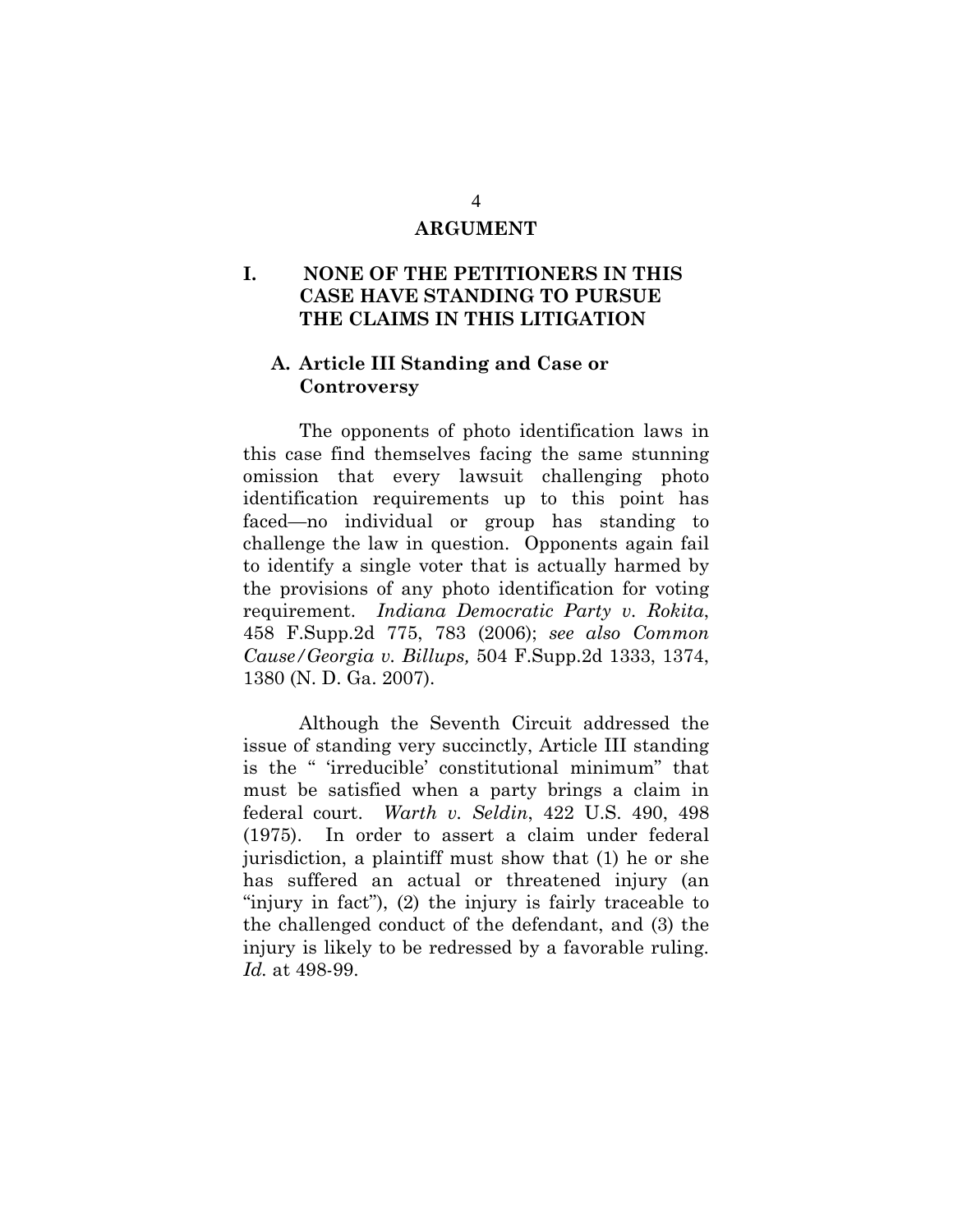Petitioners in this case are unable to demonstrate even the first element of standing, because there is no entity or individual that has suffered an injury in fact. In order to show an injury in fact, a plaintiff must show an "invasion of a legally protected interest which is (a) concrete and particularized, and (b) actual or imminent, not conjectural or hypothetical." *Lujan v. Defenders of Wildlife,* 504 U.S. 555, 560 (1992) (quotation marks and citations omitted).

Because of the lack of any individuals or entities that are harmed, if the Court reaches the merits of this case, there is no evidence in the record, or elsewhere, that it will actually grant relief to anyone. Indiana and Georgia first passed laws requiring photo identification for in-person voting in 2005. Ind. Public Law No. 109-2005; 2005 Ga. Laws, Act 53. Since that time, the plaintiff organizations opposing these laws politically and legally have failed to identify any individual who has actually had his or her right to vote violated by requiring photo identification for in-person voting. *Common Cause/Georgia,* 504 F.Supp.2d at 1374, 1380; *Rokita*, 458 F.Supp.2d at 783.

Petitioners can be divided into two distinct groups: (1) the organizational plaintiffs, including the Indiana Democratic Party, which are asserting claims on behalf of their members or in their own right; and (2) the individuals who are asserting individual and representative claims, including the state legislators. Each group lacks standing in this case.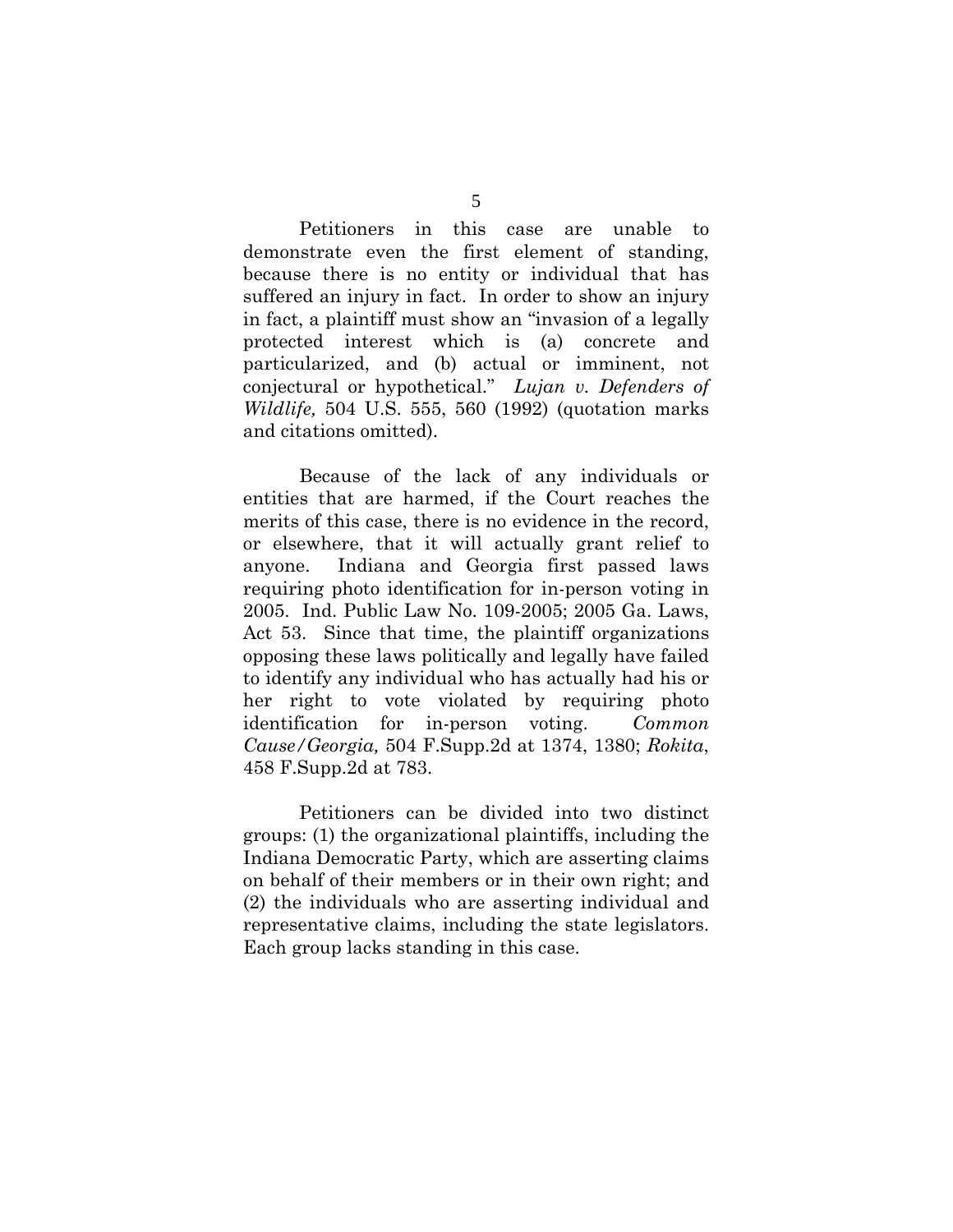### <span id="page-13-0"></span>**B. The Organizational Plaintiffs Lack Standing to Assert Any Claims**

### 1. The Democratic Party and other organizations cannot represent claims of their members in this case

Only under limited circumstances may organizations represent claims of their members. *See Friends of the Earth v. Laidlaw*, 528 U.S. 167, 181 (2000). In order for an organization to pursue an action on behalf of its members, the organization must show at least one member who has standing in their own right. *Id*. Like the plaintiffs in Georgia, the organizational plaintiffs in this case, including the Indiana Democratic Party, fail to locate a single member of any organization that has standing to sue. *Rokita*, 458 F.Supp.2d at 817 ("None of the Organization Plaintiffs has identified a single member who does not already possess the required photo identification and has an injury beyond 'mere offense' at having to present photo identification in order to vote which, as we have said, does not confer standing."); *see also Common Cause/Georgia*, 504 F.Supp.2d at 1380. As discussed below, the requirement of photo identification does not result in a denial of equal protection, and thus the district court's determination that the Democratic Party can assert claims on behalf of its members is incorrect. *Rokita*, 458 F.Supp.2d at 813-814. Thus, the organizational plaintiffs do not have standing to sue on behalf of their members.

> 2. The organizational plaintiffs cannot assert claims in their own right

6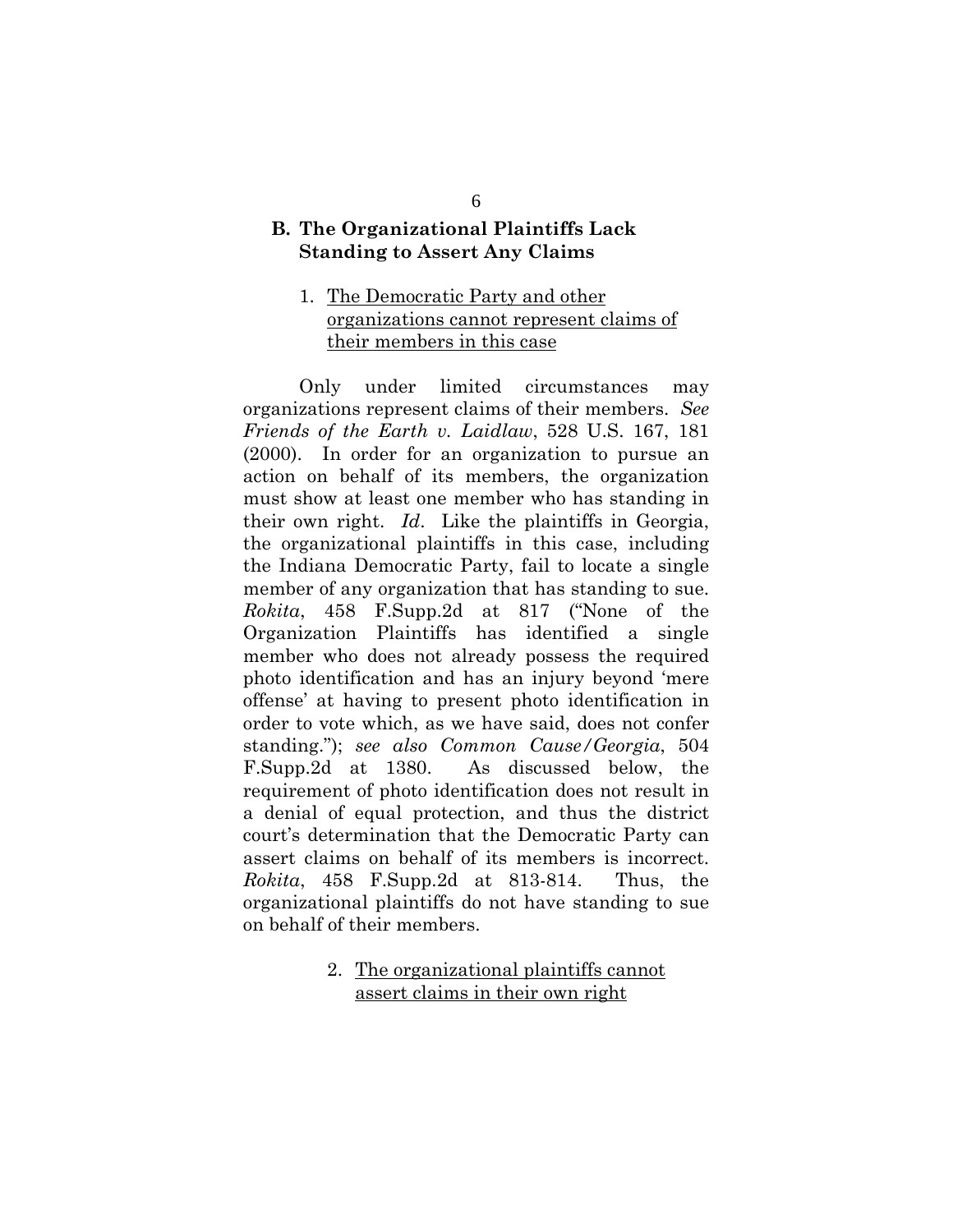The Seventh Circuit found that the Indiana Democratic Party had standing to pursue the claims outlined in the complaint independently, then quickly moved to the merits of the case. *Crawford v. Marion County Election Bd.*, 472 F.3d 949, 951-952 (7th Cir. 2007). The Seventh Circuit relied on *Havens Realty Corp. v. Coleman,* 455 U.S. 363 (1982), to establish that the Indiana Democratic Party suffered an injury in fact, because the Indiana Democratic Party claims it would devote resources it would not otherwise spend to get its supporters to the polls if the state enforced the photo identification requirement. *Crawford,* 472 F.3d at 951. However, the assertion that the Indiana Democratic Party would reallocate resources is only that—an assertion. The Indiana Democratic Party has not demonstrated that it actually reallocated any of its resources, nor are there any facts, beyond vague assertions, to suggest that it plans to do so. *Rokita*, 458 F.Supp.2d at 816.

This Court should not stretch *Havens* to reach the same conclusion as the Seventh Circuit. In *Havens,* this Court found an organization had standing because counteracting the discriminatory housing practices of the defendants resulted in the organization devoting significant resources away from its core mission. *Havens,* 455 U.S. at 379. *Havens* is distinguishable because here, as opposed to the context of the discriminatory housing practices, an injury in fact cannot be clearly demonstrated. Resources the Indiana Democratic Party would expend for elections with or without the photo identification requirement relate to the exact same mission: getting Democratic voters to the polls.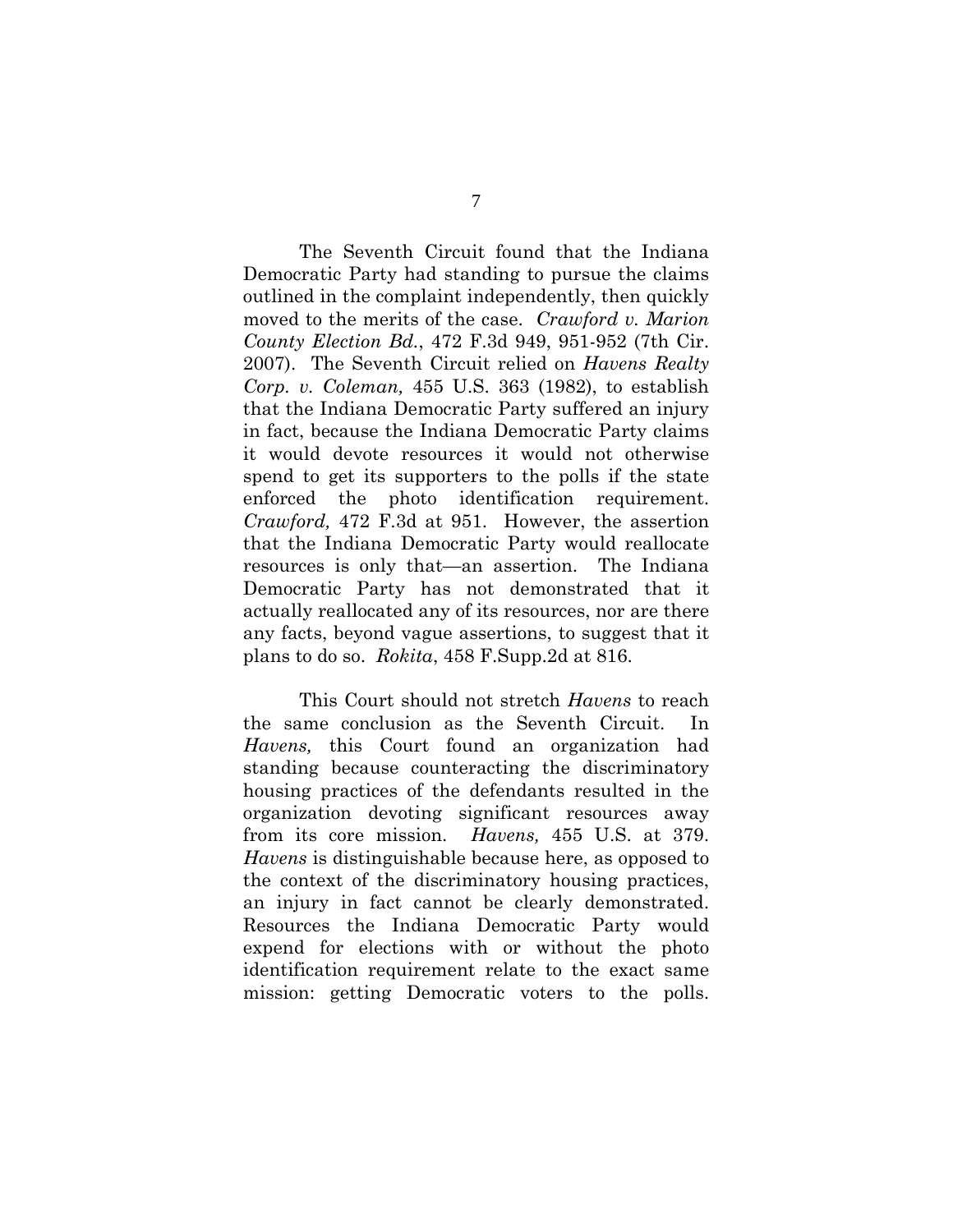Unlike the situation in *Havens*, where the organization had to devote specific resources away from its core mission, the method by which the Indiana Democratic Party performs or encourages its activities does not detract from its core mission. *Id*.

In addition, the organization in *Havens* had *already* expended significant resources to counteract the defendants' policies, *id*., while the Indiana Democratic Party has expended nothing outside of its legal fees, only saying it will devote some funds to the subject in the future. *Rokita*, 458 F.Supp.2d at 816. The district court in *Common Cause/Georgia* refused to extend *Havens* when the NAACP made an argument almost identical to that of the Indiana Democratic Party in this case. *Common Cause/Georgia,* 504 F.Supp.2d at 1372. The district court found that the "injury" of reallocating funds is completely of the making of the organization, without evidence that the organization had expended any funds as a result of the photo identification law. *Id.* at 1372-1373. As is the case here, and unlike the organization in *Havens,* the NAACP also only said it would devote funds at some point in the future. *Havens,* 455 U.S. at 379; *Common Cause/Georgia*, 504 F.Supp.2d at 1372-1373.

Extending the holding of *Havens*, as the Seventh Circuit did in this case, undermines the concept of standing by allowing any organization to create standing by merely claiming that a law would result in a reallocation of its funds at some point in the future. *Id.* at 817. The requirement of an "injury in fact" is reduced to a mere "allegation of possible harm," and potentially allows every organization to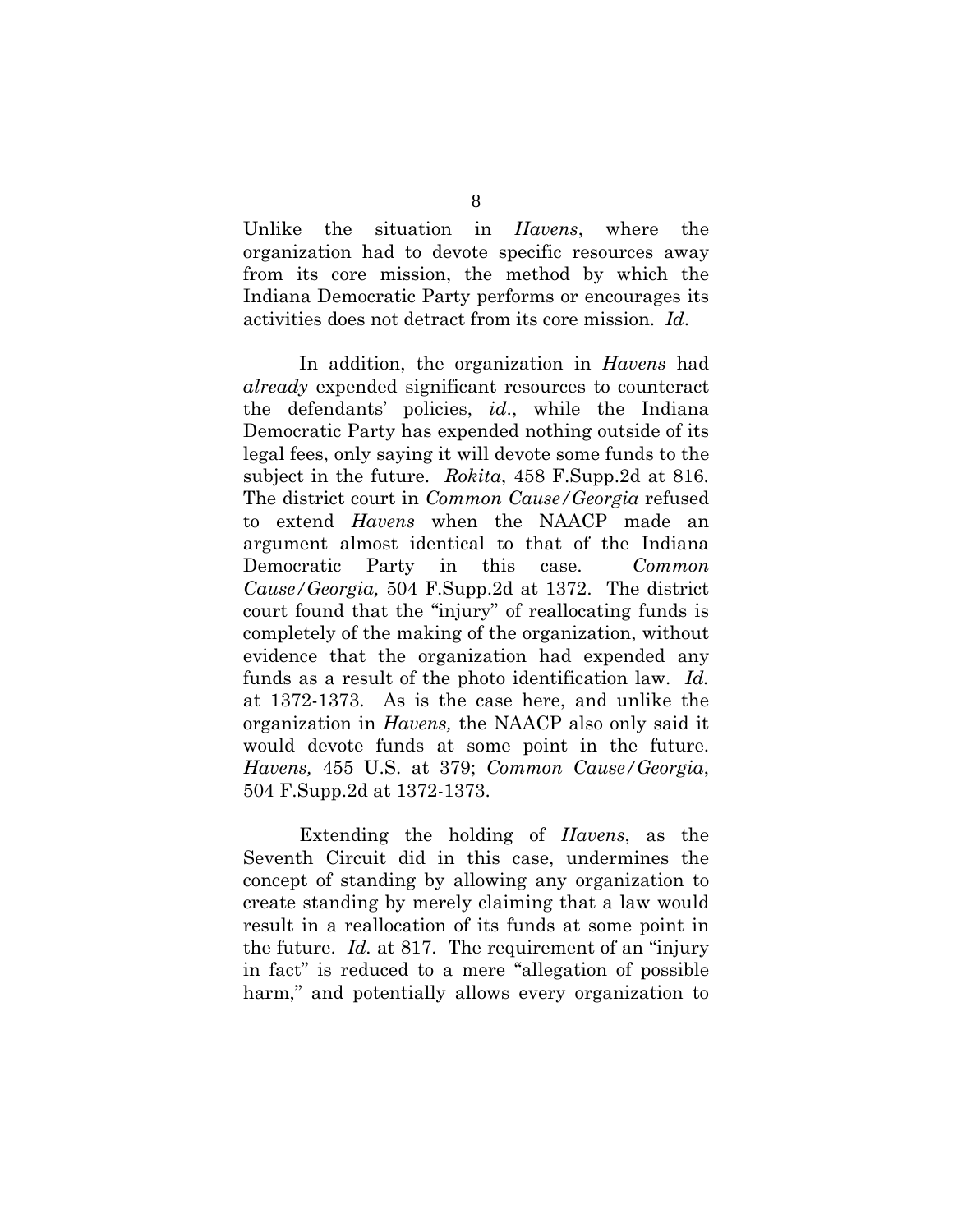assert standing in its own right instead of bringing claims on behalf of its members. This Court and other federal courts face the distinct possibility of rendering a large number of opinions where no actual case or controversy exists. It is a major change in U.S. law to conclude that the " 'irreducible' constitutional minimum" of standing by showing an injury in fact is not required for an organization to pursue a claim in federal court. *Warth*, 422 U.S. at 498-99.

But even if this Court did extend *Havens*, there is no clear evidence that those less likely to possess photo identification are members of the Indiana Democratic Party. The Seventh Circuit relies on conclusory statements related to the likelihood of lower-income individuals to lack photo identification to support the concept that Democrats are less likely to possess photo identification, but the Seventh Circuit does not point to a specific study that yields that same conclusion. *See Crawford*, 472 F.3d at 951. The district court in Georgia dismissed a similar attempt to show a connection between partisan and income-based likelihood to lack photo identification under a *Daubert* motion. *Common Cause/Georgia*, 504 F.Supp.2d at 1371. The district court in Indiana discussed at length why the expert report offered by Petitioners to show discrimination was generally unhelpful. *Rokita*, 458 F.Supp.2d at 802-809.

Petitioners' reliance on *Metro. Wash. Airports Auth. v. Citizens for the Abatement of Aircraft Noise* 501 U.S. 252 (1991) is also inappropriate in this case. While Petitioners argue that this Court found standing for an organization based on frustration of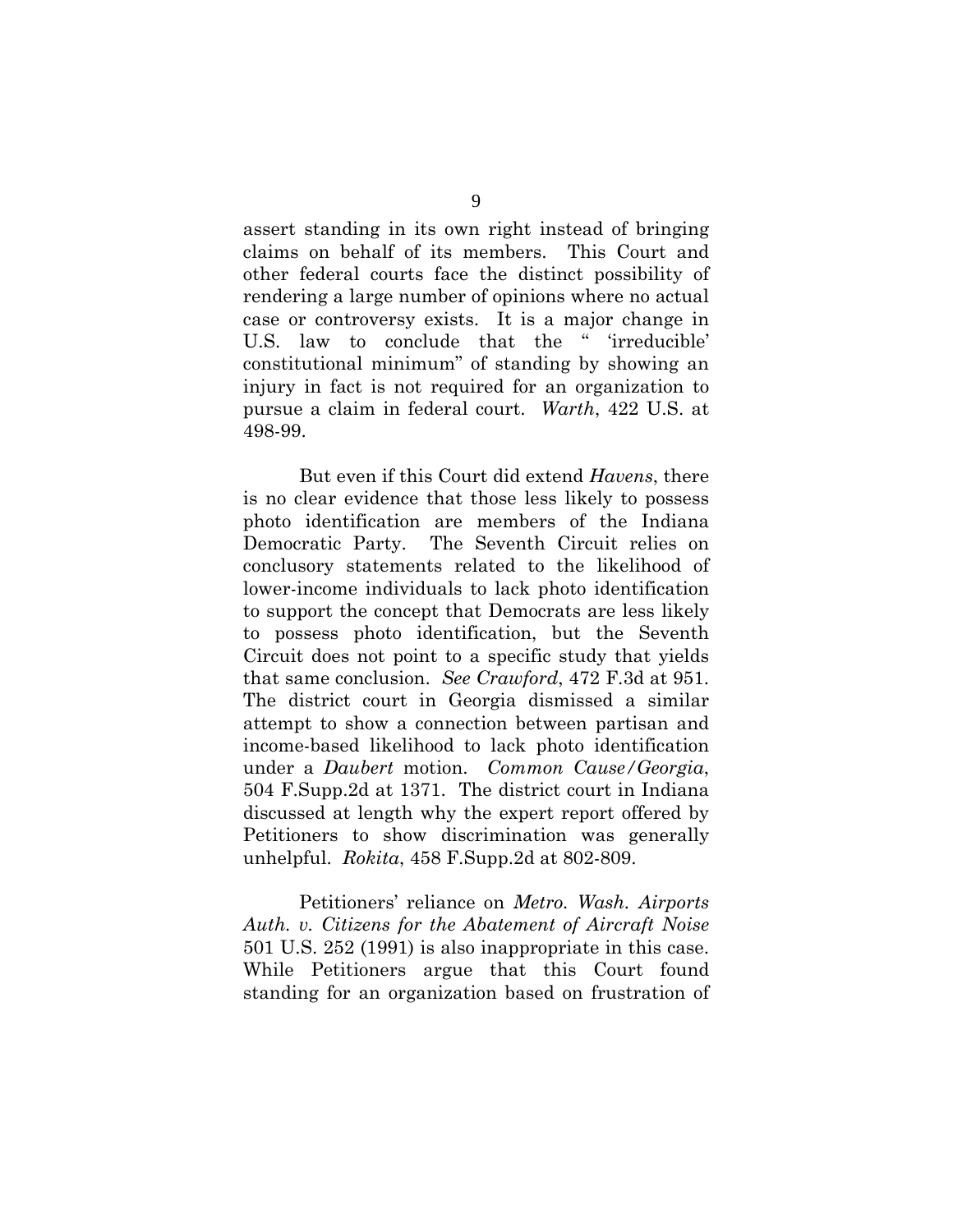the group's primary purpose, this Court focused on the alleged personal injury to the respondents due to "increased noise, pollution, and danger of accidents," before also citing the increased difficulty for the group to fulfill its purpose. *Id.* at 264-265. The assertion of frustration of purpose without more was insufficient to establish an injury in fact. *Id.* If frustration of purpose alone is a sufficient basis for finding jurisdiction without any additional injury requirement, then groups wishing to challenge laws could create organizations with a "purpose" that would be affected by a law without ever having to show any injury in fact. Extending the doctrine of standing to this point renders it almost meaningless.

If the Court finds that frustration of purpose alone is sufficient to confer standing, *Metro Washington* still does not provide support for Petitioners' position. *Id.* CAAN had a very clear purpose in *Metro Washington*: to reduce noise and aircraft activity at Washington National Airport. *Id.* at 265. There is a clear connection between the challenged authority and a reduction in aircraft activity. *Id*. The primary purpose of the Indiana Democratic Party is not nearly as clear-cut as the purpose of CAAN, and there is no clear connection between photo identification requirements and the purpose of the Indiana Democratic Party. The Indiana Democratic Party will undertake the same activities regardless of whether the photo identification requirement is enforced. Thus, *Metro Washington* is inapplicable to this case.

*Tex. Democratic Party v. Benkiser* is also distinguishable in that it involved a very clear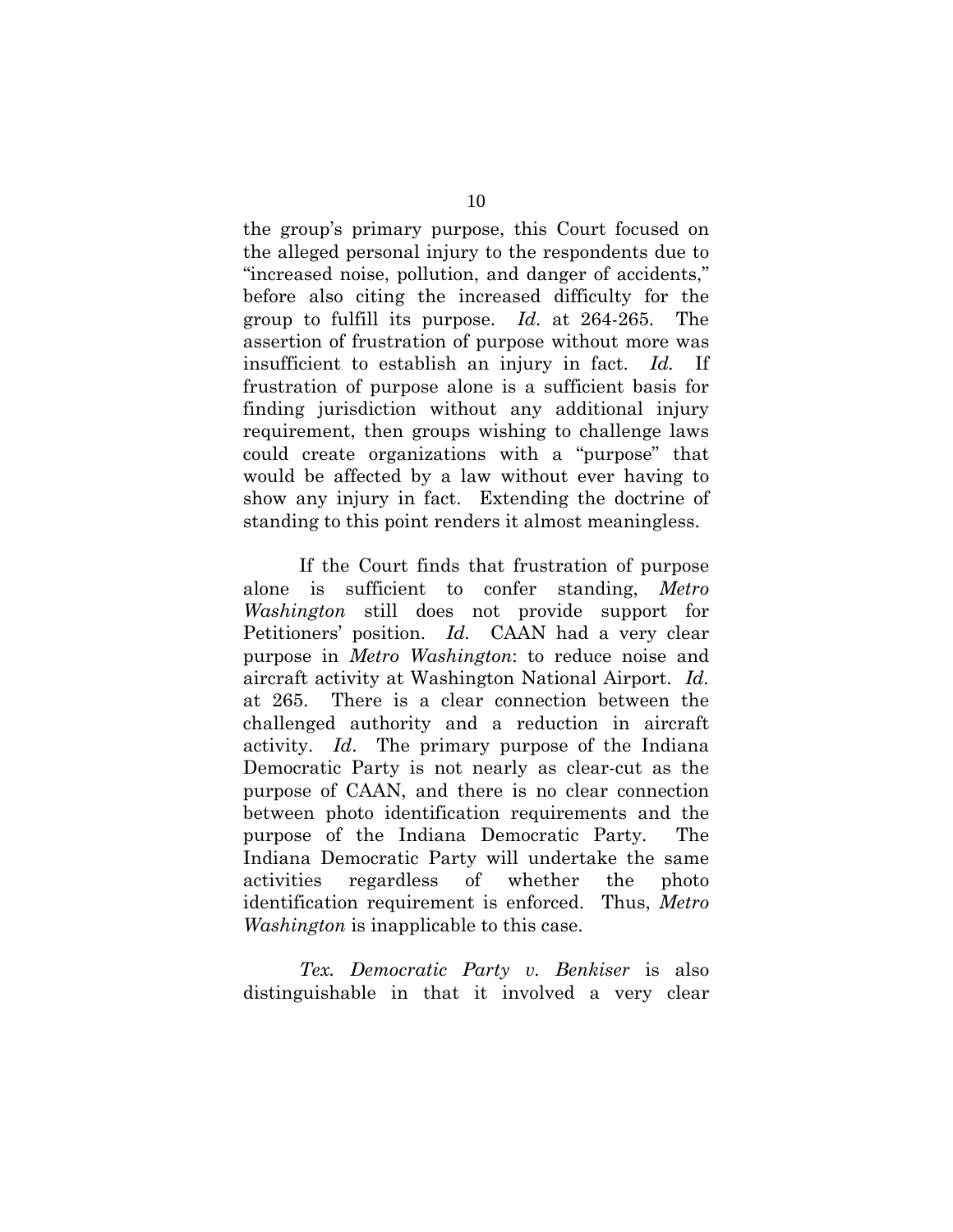<span id="page-18-0"></span>financial injury that occurred to the state party, not a vague potential injury. 459 F.3d 582 (5th Cir. 2006). In *Benkiser*, the Fifth Circuit upheld the standing of the Texas Democratic Party because the party had a clear injury in fact. *Id.* at 586. If the state allowed the withdrawal of then-Congressman Tom DeLay, the Texas Democratic Party would be required to raise a large amount of funds for a specific time frame to run a more competitive race. *Id*. The court could readily identify the actual injury in *Benkiser*. *Id.* In contrast, the Indiana Democratic Party merely offers vague assertions of changes to internal accounts based on the photo identification requirement. *Rokita*, 458 F.Supp.2d at 816. The court in *Benkiser* also relied on the harm to the election prospects of the Texas Democratic Party, providing another basis for an injury in fact that the Indiana Democratic Party is unable to show in this case, because it cannot conclusively state the partisan impact of the law. *Benkiser*, 459 F.3d at 586-587.

### 3. The organizational plaintiffs cannot assert claims by those who forget or lose their photo identification

The district court incorrectly determined that the Indiana Democratic Party has the ability to bring claims on behalf of voters who forget or lose their photo identification. *Rokita*, 458 F.Supp.2d at 812. An individual who forgets photo identification is no different from an individual who forgets any other form of identification that may be required by his or her state, or that was required by the state of Indiana prior to passage of the photo identification requirement. Additionally, the Indiana Democratic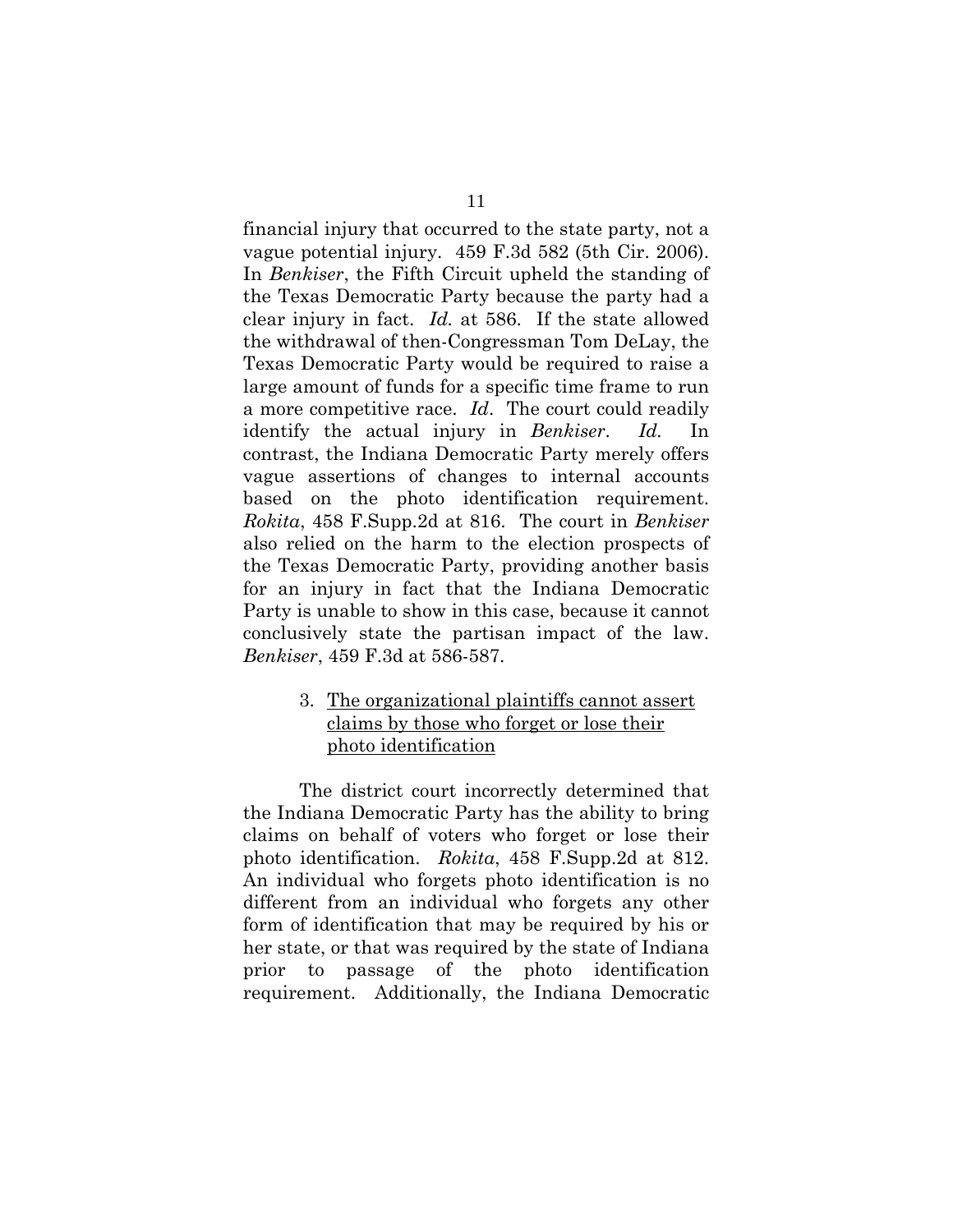<span id="page-19-0"></span>Party is unable to identify these voters. *Id.* at 811- 812. It is entirely possible that the voters who forget their identification are part of different political parties. *Id.* The Court has made clear that a mere hypothetical harm is not enough to grant standing to a particular plaintiff. *City of Los Angeles v. Lyons*, 461 U.S. 95, 101-102 (1983). The Court should not rely on this potential issue to create standing in this case.

The Indiana Democratic Party and the other organizational plaintiffs do not have standing to assert claims on behalf of individual members or in their own right. They have not suffered a legallycognizable harm to themselves, and have no members which have standing to bring an independent action.

### **C. Individual Plaintiffs Lack Standing to Assert Any Claims**

The individual plaintiffs do not have standing to pursue claims that their constitutional rights are violated by the photo identification requirements. In order to assert a claim, the individual plaintiffs must show an actual or imminent invasion of a legallyprotected interest. *Lujan*, 504 U.S. at 560. The individual plaintiffs in this litigation simply cannot show that any legal interest is even affected, let alone invaded. Some of the individual plaintiffs in this case already have photo identification, and others have ready access to photo identification, including one plaintiff that actually works at the Bureau of Motor Vehicles ("BMV"). *Rokita*, 458 F.Supp.2d at 798-799.

Contrary to the finding of the district court, merely not having photo identification does not confer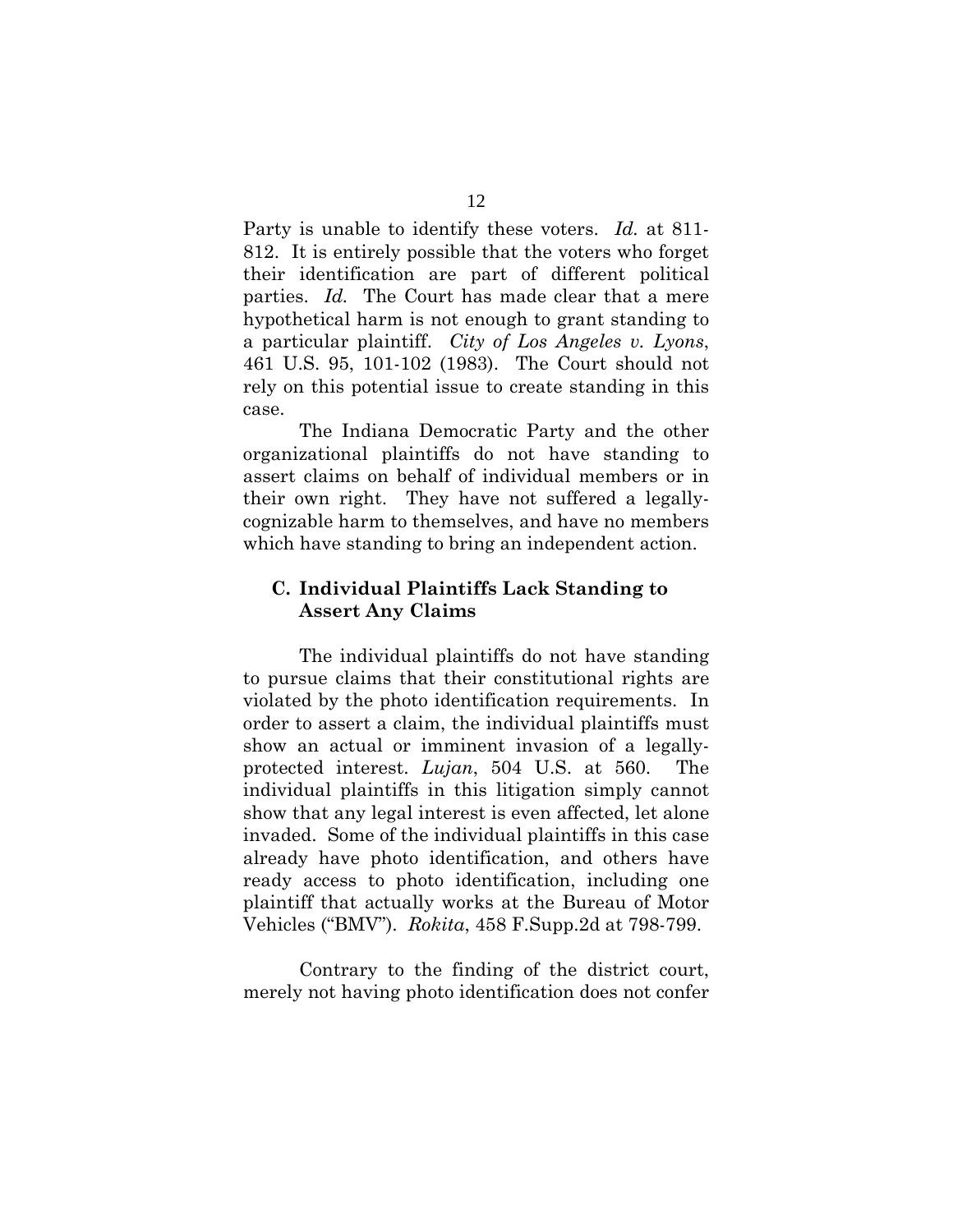standing on an individual. The district court in *Common Cause/Georgia* recognized that failure to possess photo identification does not invade a legallyprotected interest, because there are clear alternatives available to vote without identification. 504 F.Supp.2d at 1373-1374. Individuals who lack photo identification could easily obtain a free card from the state, or the individuals could choose to vote by absentee ballot with no photo identification requirement. *Id.* at 1377-1379; *Rokita*, 458 F.Supp.2d at 812-813, 827. While the *Rokita* court found that the imposition of a barrier to voting is sufficient to show invasion of an interest and grant standing to individual plaintiffs, it failed to take into account that no barrier has actually been erected by the statute because of the available alternatives to inperson voting. *Rokita*, 458 F.Supp.2d at 813-814. Individuals can obtain absentee ballots and freely vote without photo identification*. Id.* at 812-813, 827. Individuals can go to the BMV and obtain free identification cards that allow them to vote in person if they so choose. *Id.* Individuals can vote a provisional ballot and return with sufficient identification prior to certification of the election results. *Id.* The court in *Common Cause/Georgia* correctly recognized that simply requiring photo identification is not by itself a burden on the right to vote. 504 F.Supp.2d at 1377-1378.

Because no individuals are harmed by the photo identification law, there are no individuals with standing to pursue any claims in this litigation. Without any individual plaintiffs, the legislators cannot represent the interests of their constituents or any other individuals who may be affected by the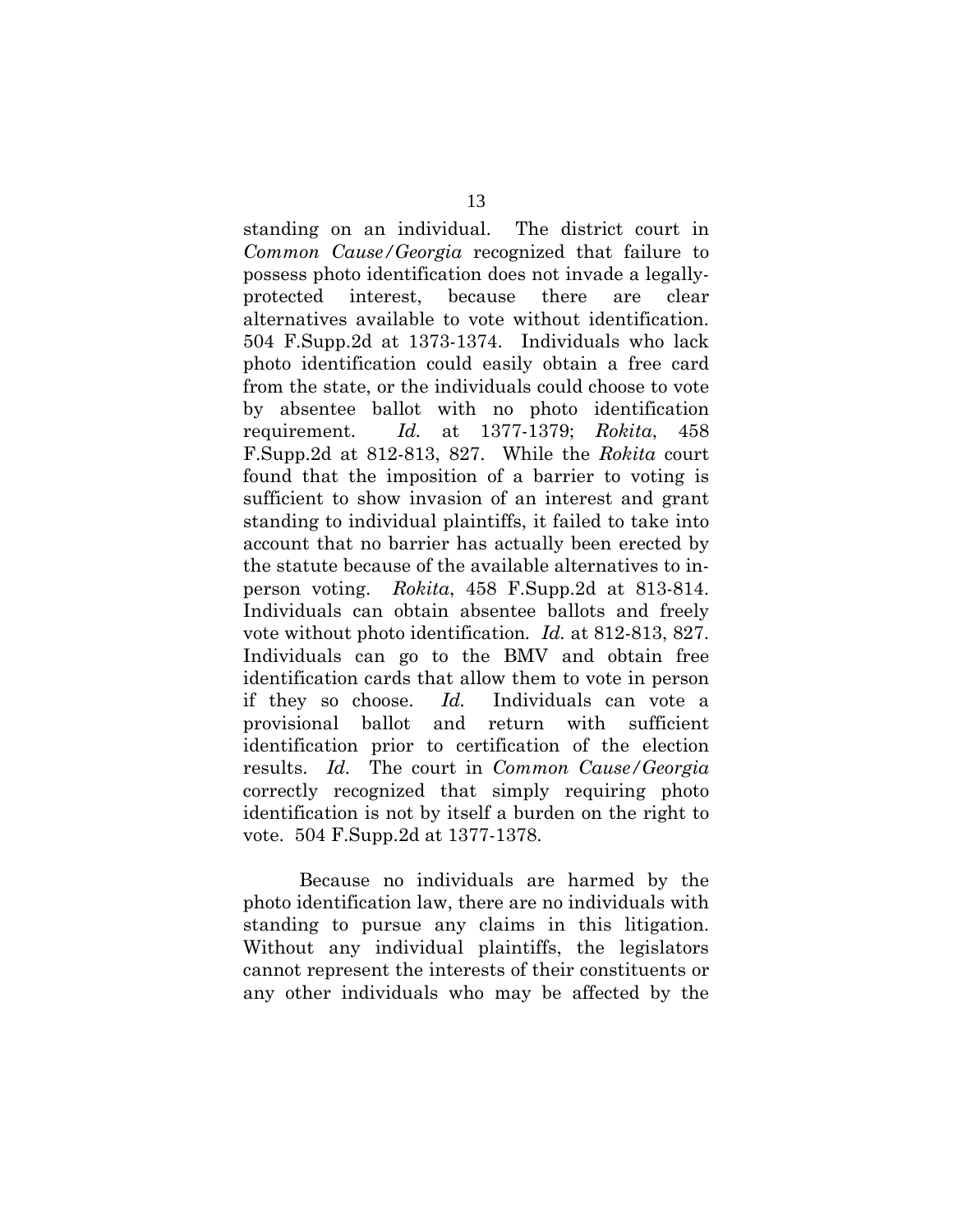<span id="page-21-0"></span>photo identification law. *See Laidlaw*, 528 U.S. at 181.

In spite of the best efforts of the Petitioners, no group or individual before this Court has standing to pursue the claims in the Petition. No individual or group has demonstrated the invasion of any legallyprotected interest by the actions of the defendants, and cannot show standing to pursue any claims.

# **II. THE VOTER ID LAW IS A REASONABLE MEANS TO SERVE THE STATE'S COMPELLING INTEREST IN PRESERVING THE ACTUAL AND PERCEIVED INTEGRITY OF ELECTIONS.**

There are two ways to disenfranchise a voter. One is to deny an eligible voter the opportunity to cast a ballot. The other is to allow an ineligible voter to cast a ballot that negates the properly-cast vote of an eligible voter. The latter is just as effective a means of disenfranchisement as the former:

> [T]he right of suffrage can be denied by a debasement or dilution of the weight of a citizen's vote just as effectively as by wholly prohibiting the free exercise of the franchise.

*Purcell v. Gonzalez*, \_\_\_ U.S. \_\_\_, 166 L.Ed. 2d 1, 4 (2006), *quoting Reynolds v. Sims*, 377 U.S. 533, 555 (1964).

 The inability of petitioners and their *amici* to recognize that simple truth infects every aspect of their briefing, from the standard of review to the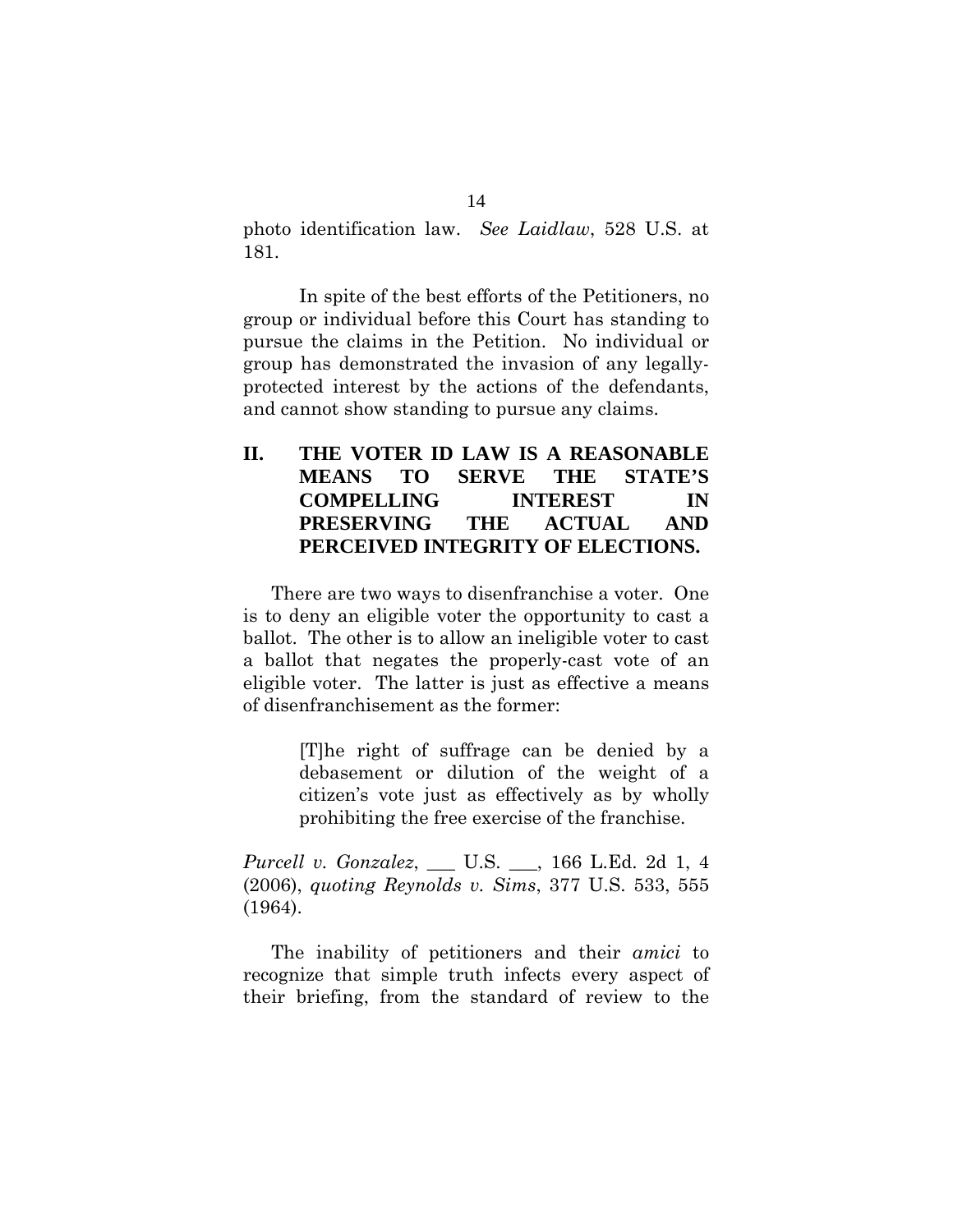<span id="page-22-0"></span>deference due to the State of Indiana to the reasonableness of the Voter ID law.

### **A. Courts should defer to the legislative judgment about the wisdom of the Voter ID law**

 This Court has always recognized the difference between substantive restrictions on the right to vote and procedural requirements for the exercise of that right. The Constitution specifically delegates to the states the authority to implement the latter. Because the Voter ID law does not impose a severe burden on the right to vote, the Court should defer to the legislative judgment about the wisdom and necessity of such a law to avoid corruption in the electoral process.

 This Court has held that many voting requirements were "constitutional because they regulated election *procedures* and did not even arguably impose any substantive qualification." *U.S. Term Limits, Inc. v. Thornton*, 514 U.S. 779, 835 (1995) (emphasis original). Accord, *Cook v. Gralike*, 531 U.S. 510, 523 (2001).

 Article I § 4 of the Constitution grants "broad power," *Cook*, 531 U.S. at 523," to the states to regulate the procedure for elections: "The Times, Places, and Manner of holding Elections for Senators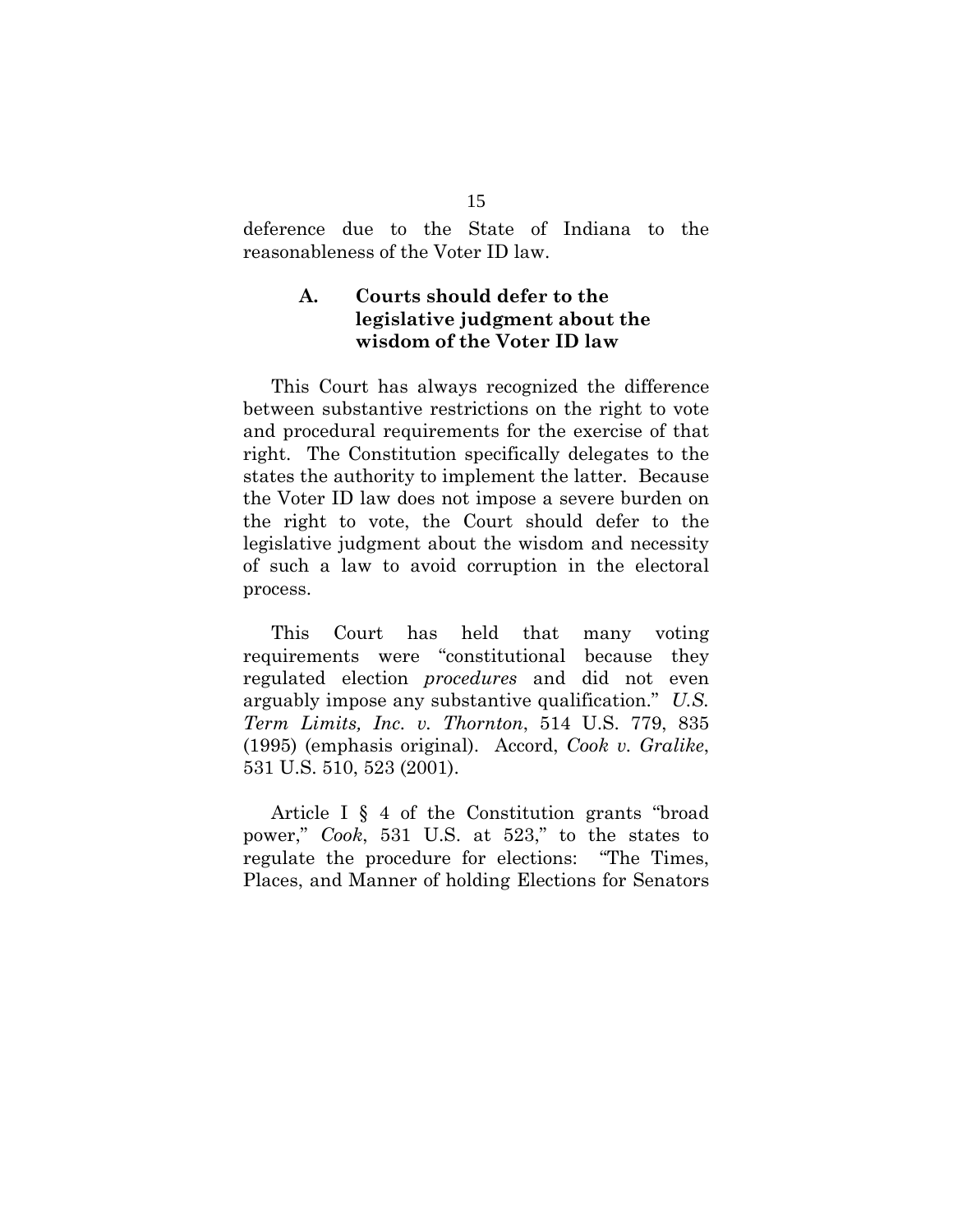and Representatives, shall be prescribed in each State by the Legislature thereof."[3](#page-23-0)

 The Court has held that this delegation includes, not just the nuts and bolts of holding elections, but fraud prevention as well:

> [T]hese comprehensive words embrace authority to provide a complete code for congressional elections, not only as to times and places, but in relation to notices, registration, supervision of voting, protection of voters, **prevention of fraud and corrupt practices**, counting of votes, duties of inspectors and canvassers, and making and publication of election returns . . . .

### *Smiley v. Holm*, 285 U.S. 355, 366 (1932) (emphasis added).

 Voting being a fundamental right, the deference due the state legislature is not unlimited. The Court must weigh "the character and magnitude of the asserted injury" against "the precise interests" the state is seeking to serve. *Burdick v. Takushi*, 504 U.S. 428, 434 (1992). A restriction deserves strict scrutiny only when it places "severe burdens on plaintiffs' rights." *Timmons v. Twin Cities Area New Party*, 520 U.S. 351, 358 (1997). When the burden is not severe, the review is "less exacting" and a "State's important regulatory interests will usually be enough

<span id="page-23-0"></span> 3 Article II § 1 also vests authority in the state legislatures to determine the method of choosing electors for the presidency.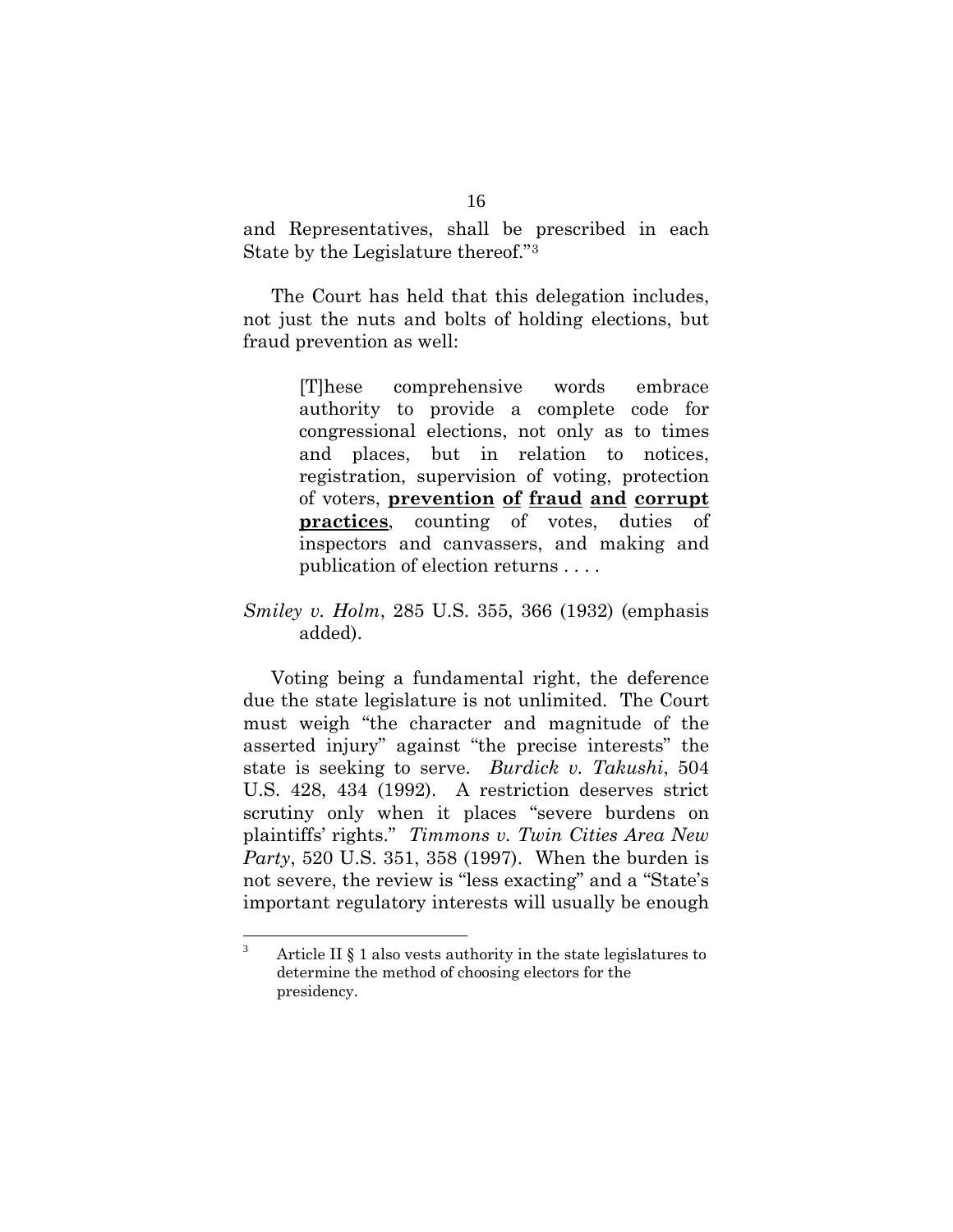to justify reasonable, non-discriminatory restrictions." *Id.*, *quoting Burdick,* 504 U.S. at 434 (internal punctuation omitted). *Accord*, *Anderson v. Celebrezze*, 460 U.S. 780, 788 n.9 (1983) ("[w]e have upheld generally applicable and evenhanded restrictions that protect the integrity and reliability of the electoral process").

 For a variety of reasons, the Court should find that the burden here imposed is insufficiently severe to warrant strict scrutiny. Instead, the Court should defer to the expertise of the legislature.

 First and foremost, as the Seventh Circuit recognized, strict scrutiny "would be especially inappropriate in a case such as this, in which the right to vote is on both sides of the ledger." 472 F.3d at 852. The objective of voter ID is to prevent an ineligible voter from disenfranchising an eligible voter by nullifying the latter's ballot:

> [T]he striking of the balance between discouraging fraud and other abuses and encouraging turnout is quint-essentially a legislative judgment with which we judges should not interfere unless strongly convinced that the legislative judgment is grossly awry.

*Griffin v. Roupas*, 385 F.3d 1128, 1131 (7th Cir. 2004), *cert. denied*, 544 U.S. 923 (2005).

 In the context of campaign finance laws, the Court has refused to "second-guess a legislative determination as to the need for prophylactic measures where corruption is the evil feared." *Fed.*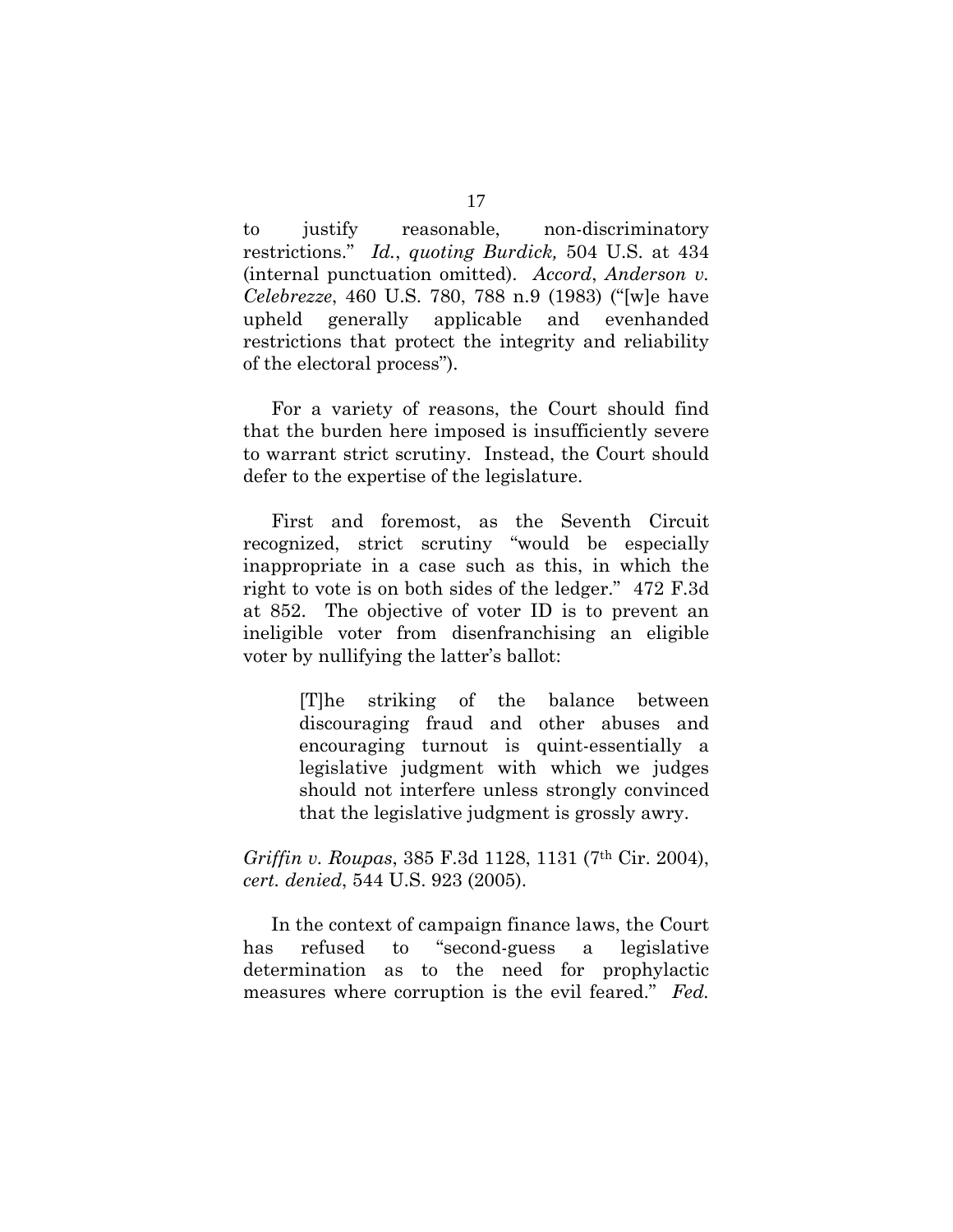*Election Comm'n v. Nat'l Right to Work Committee*, 459 U.S. 197, 210 (1982). As vote fraud is one type of electoral corruption, the Court should apply the same standard here.

 The National Voter Registration Act, the so-called Motor Voter Law, 42 U.S.C. § 1973gg *et seq.*, and the voter id provisions of the Help America Vote Act (HAVA), 42 U.S.C. § 15483, both make it substantially easier to register to vote. The minimal voter ID provisions in HAVA make it considerably easier for ineligible voters to register.

 Suppose an eligible voter challenged these statutes on the ground that they increased the likelihood of vote fraud. One doubts that this Court would apply strict scrutiny to such a challenge. Instead, the Court would defer to Congress on just where on the continuum the line should be drawn.

 Second, photo ID is a widely used form of identification that virtually everyone has and is relatively easy to get. The district court found as a fact that more than 99% of all Indiana voters already had photo ID in the form of a valid driver's license. 458 F.Supp. 2d at 807. Indiana's requirements for obtaining photo ID are not materially different from those in the federal National Driver Register, 49 U.S.C. § 30301.

 Photo ID is essential for the exercise of numerous rights. To exercise the constitutional right of access to the federal courts, one must present valid photo ID even to enter the building. To exercise one's constitutional right to travel to the seat of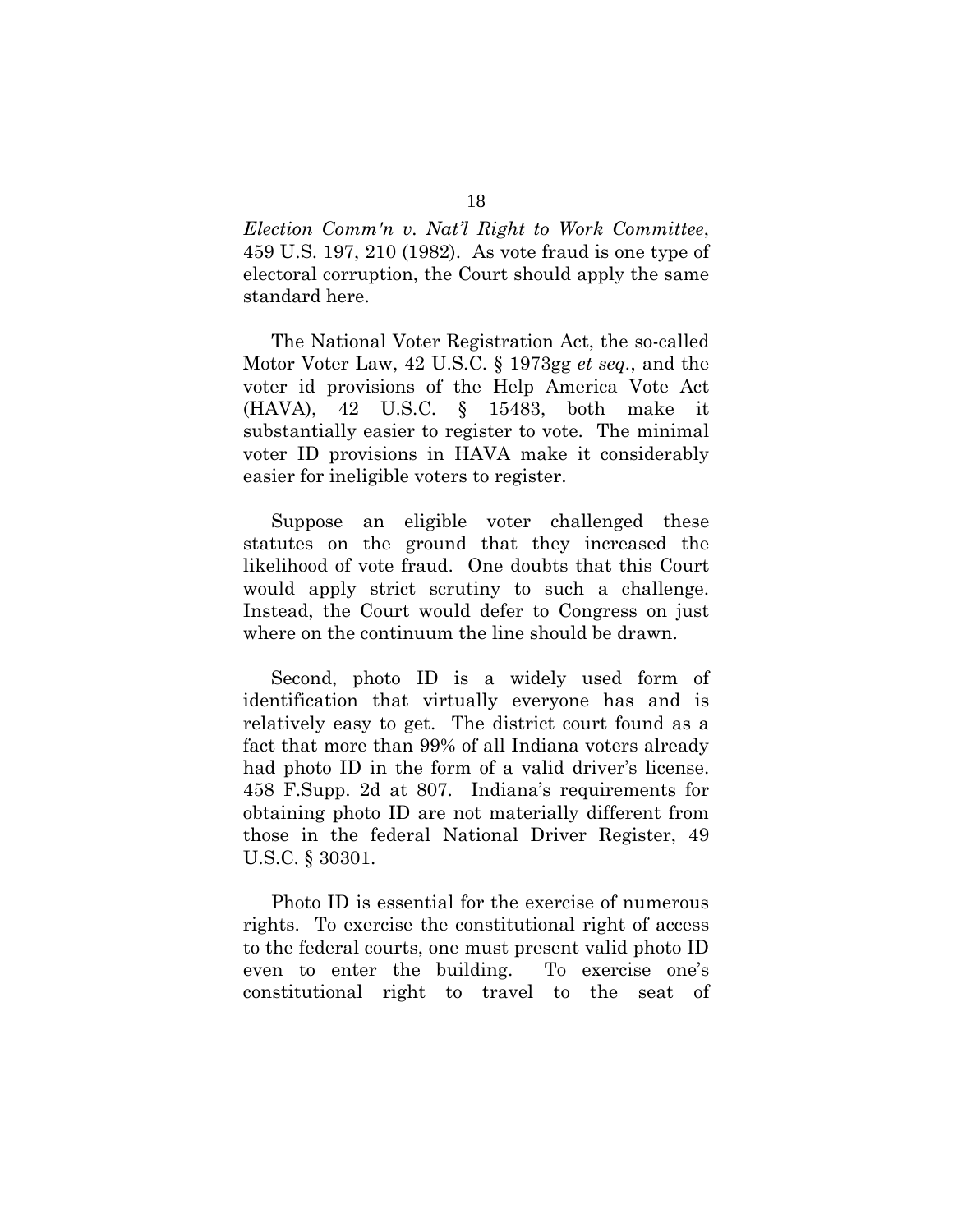government to petition Congress, photo ID is a prerequisite to boarding the aircraft. Most banks will not disburse cash without a photo ID; many commercial office buildings deny access to visitors without photo ID. As the district court held:

> The incontrovertible fact that many public and private entities already require individuals to present photo identification substantially bolsters the State's contention that among all the possible ways to identify individuals, government-issued photo identification has come to embody the best balance of cost, prevalence, and integrity.

458 F.Supp. 2d at 826 (internal punctuation omitted).

 Third, the district court found as a matter of fact that petitioners could not identify a single eligible voter who would be unable to cast a ballot due to the photo ID law, 458 F.Supp. 2d at 822, and that petitioners' statistical evidence was "utterly incredible and unreliable." *Id.* at 803:

> [I]t is a testament to the law's minimal burden and narrow crafting that Plaintiffs have been unable to uncover anyone who can attest to the fact that he/she will be prevented from voting despite the concerted efforts of the political party and numerous interested groups who arguably represent the most severely affected candidates and communities.

*Id.* at 823.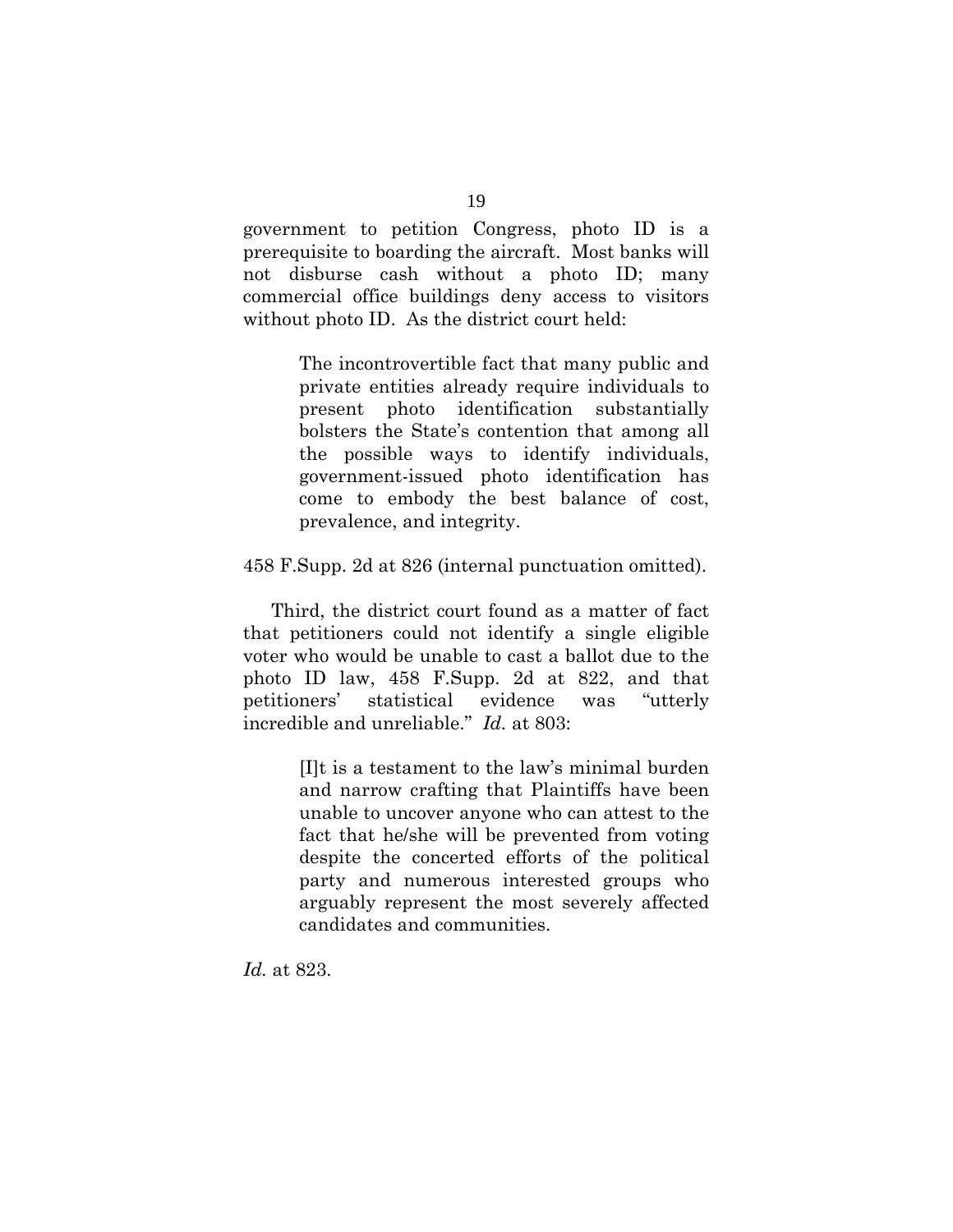Fourth, the law provides an escape hatch for those who forget their photo ID or cannot obtain one for religious or economic reasons. The voter may cast a provisional ballot and validate that ballot by appearing at the clerk of courts or county election board within ten days of the election and providing photo ID. If the voter has religious objections to photo ID, or is indigent, the voter can execute an affidavit to that effect and the provisional ballot will be counted.

 This is no more burdensome than a state requirement that a voter register, in order to vote, "within a state-defined reasonable period of time before an election" – a burden that this Court characterized as "minimal." *Clingman v. Beaver*, 544 U.S. 581, 590-91 (2005) (internal punctuation omitted). It is considerably less onerous than the rule upheld in *Rosario v. Rockefeller*, 410 U.S. 752 (1973), requiring such registration eight months before the presidential primary and 11 months before the non-presidential primary.

 To be sure, it is theoretically possible to imagine an eligible first-time applicant, not indigent, who encounters unexpected difficulties in obtaining the necessary primary documents. But this is a one-time problem; once in possession of photo ID, the applicant need not submit any more primary documents.

 It is also a problem that can be easily resolved by a little foresight and a little diligence. If the applicant starts the process of obtaining primary documents early enough before the election, those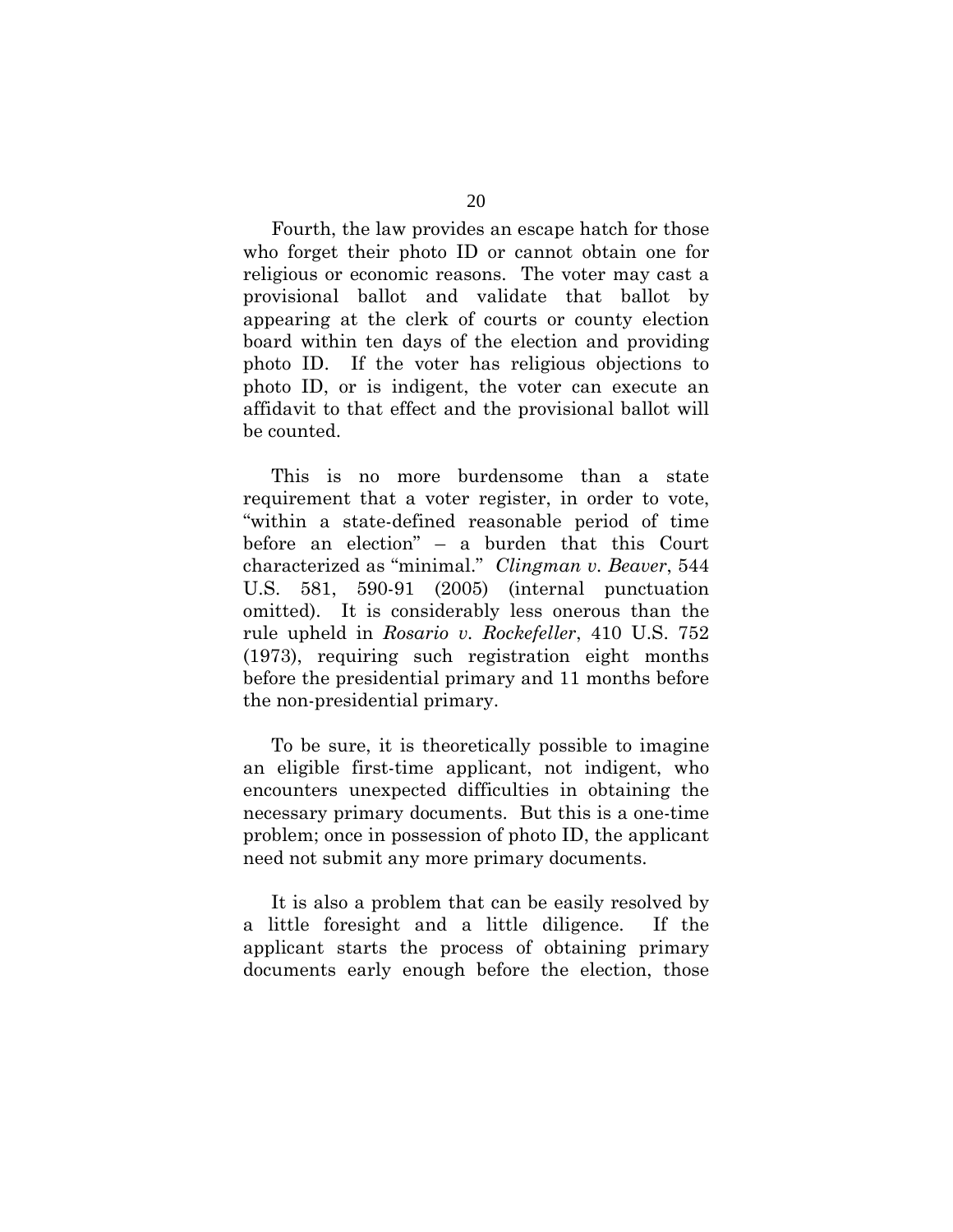obstacles can be overcome in time to be in possession of photo ID once the election rolls around.

 In *Rosario*, the voter had to have enough foresight and initiative to act eight months before the presidential primary. The Court held that was not an undue burden in light of the importance of preserving "the integrity of the electoral process." 410 U.S. at 761. It is inconceivable that any significant number of people could not track down primary documents in eight months.

 Fifth, applying strict scrutiny to this modest reform would almost surely end any further efforts to stamp out vote fraud. Justice Brandeis was right: "[O]ne of the peculiar strengths of our form of government" is "each State's freedom to 'serve as a laboratory; and try novel social and economic experiments.'" *San Antonio Sch. Dist. v. Rodriguez*, 411 U.S. 1, 50 (1973), *quoting New State Ice Co. v. Liebmann*, 285 U.S. 262, 280 (1932) (Brandeis, J., dissenting).

 Prompted by the Baker-Carter Report, many states are tinkering with their election laws to root out vote fraud. Perhaps some of those efforts will work better than photo ID. Or perhaps there are better ways to implement photo ID than Indiana's. *Rodriguez* held that "[n]o area of social concern stands to profit more from a multiplicity of viewpoints and from a diversity of approaches than does public education," 411 U.S. at 50, and the same is true of efforts to eradicate vote fraud.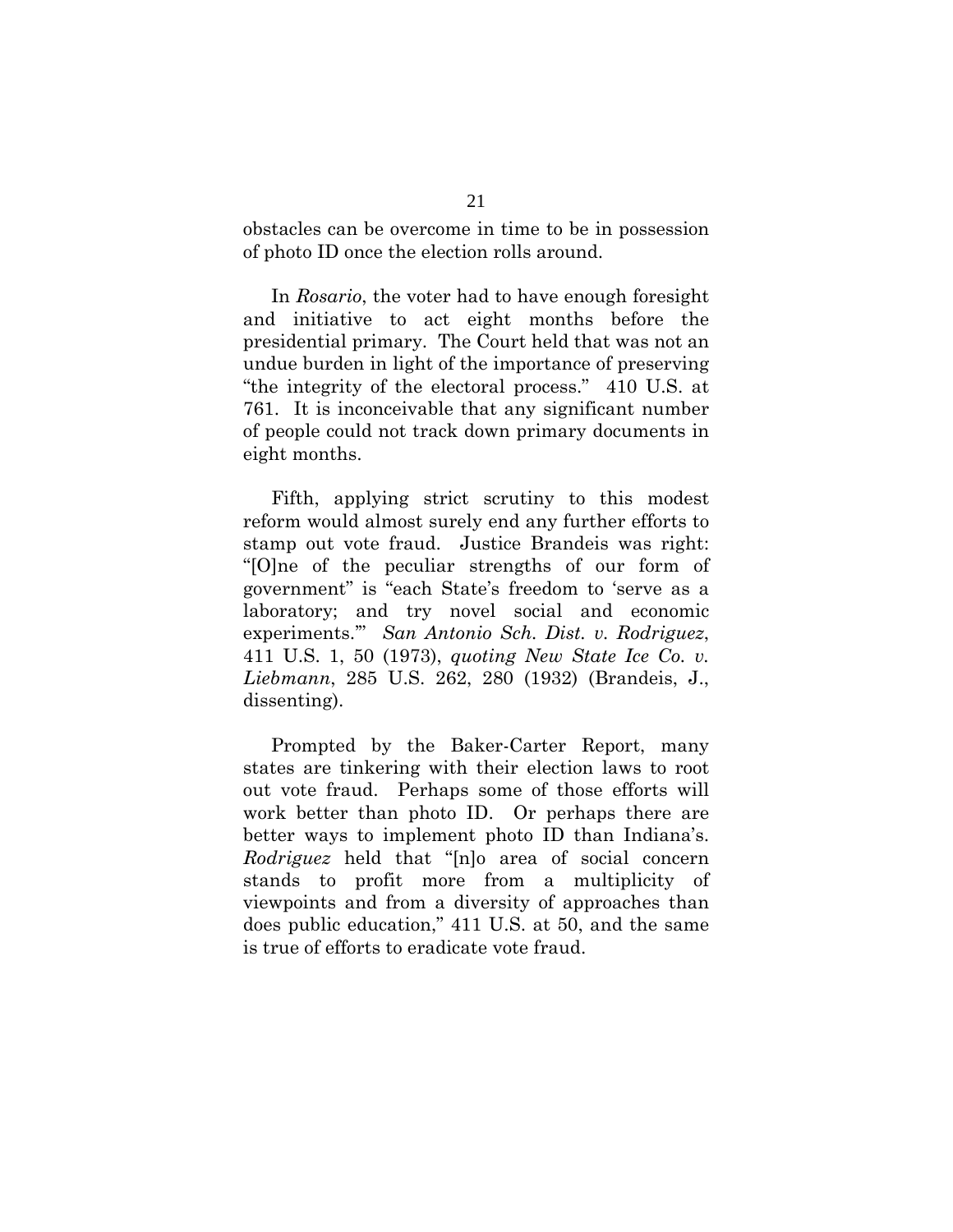The flexible and deferential legal standard announced in *Burdick* permits the states to function as laboratories of democracy. It recognizes that the legislature is far better equipped than courts to draw the delicate balance between encouraging all eligible voters to cast ballots and discouraging ineligible voters from trying to do so.

 Petitioners and their *amici* argue that they are entitled to strict scrutiny if they can prove that photo ID prevents so much as one eligible voter from voting. This Court has never adopted so draconian a rule. *Burdick* itself recognizes that every election rule affects "at least to some degree" an eligible voter's right to vote. 504 U.S. at 433:

> Accordingly, the mere fact that a State's system creates barriers tending to limit the field of candidates from which voters might choose does not of itself compel close scrutiny.

Id. (citations and internal punctuation omitted).<sup>[4](#page-29-0)</sup>

 Instead, the Court required a balancing test, weighing the "magnitude" of the injury against the state's interests. 504 U.S. at 434. As the Seventh Circuit recognized in the instant case, the "fewer people harmed by a law, the less total harm there is to balance against whatever benefits the law might confer." 472 F.3d at 952. *See Nixon v. Shrink* 

<span id="page-29-0"></span> $\frac{1}{4}$  The Court has repeatedly equated ballot access and voting rights cases as equivalent for purposes of constitutional analysis. *Burdick*, 504 U.S. at 438, *quoting Bullock v. Carter*, 405 U.S. 134, 143 (1972).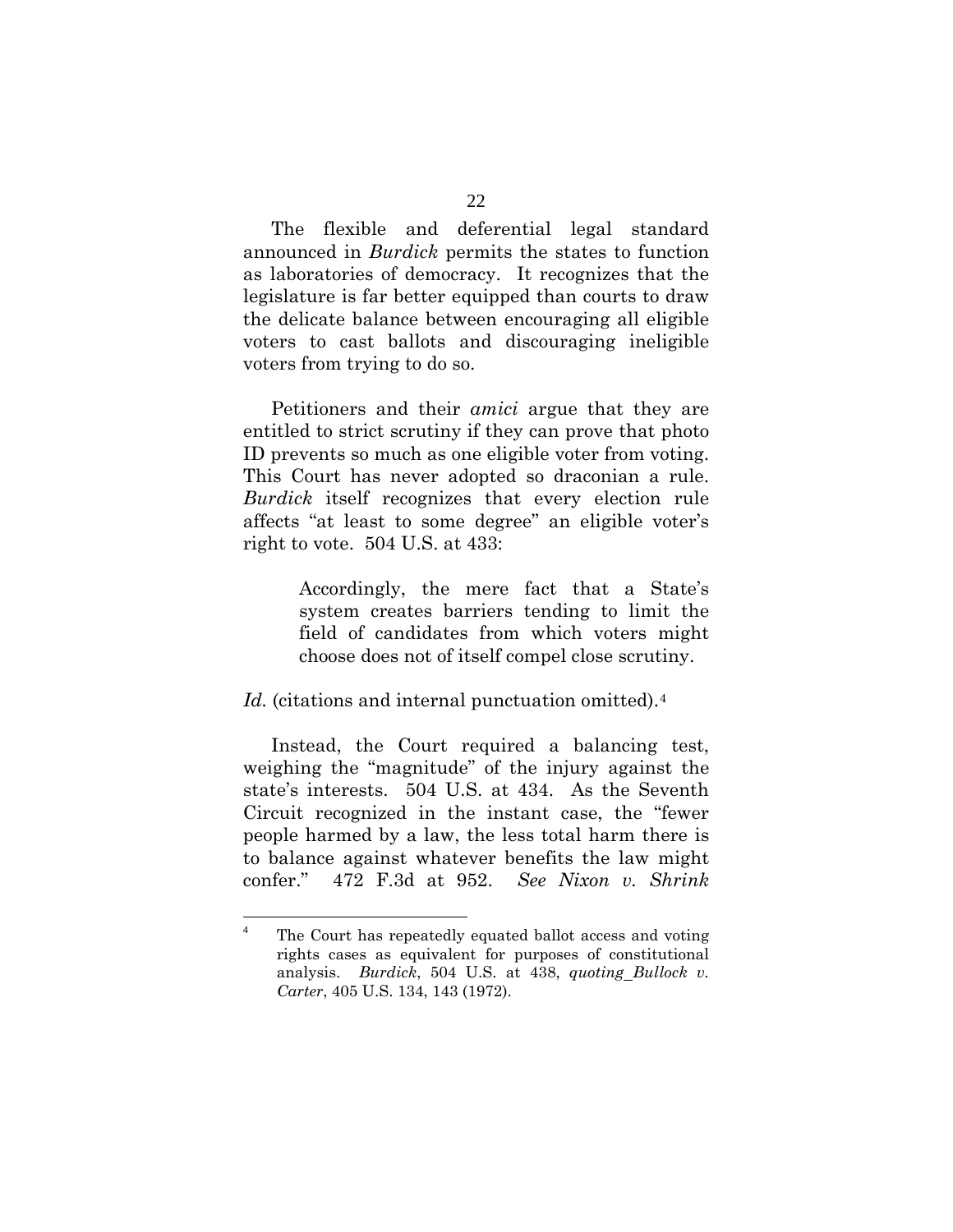<span id="page-30-0"></span>*Missouri Government PAC*, 528 U.S. 377, 396 (2000) ("a showing of one affected individual does not point up a system of suppressed political advocacy that would be unconstitutional").

 One suspects that petitioners and their *amici* would not be thrilled if their logic were applied to laws like the Motor Voter Law or HAVA that are designed to encourage voter registration. Such laws inevitably make vote fraud easier. If the disenfranchisement of a single voter is enough to require strict scrutiny, then a single act of vote fraud requires strict scrutiny and, most probably, invalidation of these laws. That is no more reasonable than ousting photo ID if it excludes a single eligible voter.

 Petitioners simply refuse to recognize that vote fraud disenfranchises eligible voters just as much as refusing to count their ballots in the first place. Reasonable people can, of course, disagree on where the line should be drawn. But that is precisely why *Burdick* adopts a deferential standard of review that the Court should apply in the instant case, just as it did in *Nat'l Right to Work*.

# **B. The Indiana Legislature could reasonably have concluded that Photo ID was a reasonable response to voter fraud**

 The district court made a number of factual findings, none of which are seriously contested. Those factual findings clearly establish that the Indiana legislature could reasonably have concluded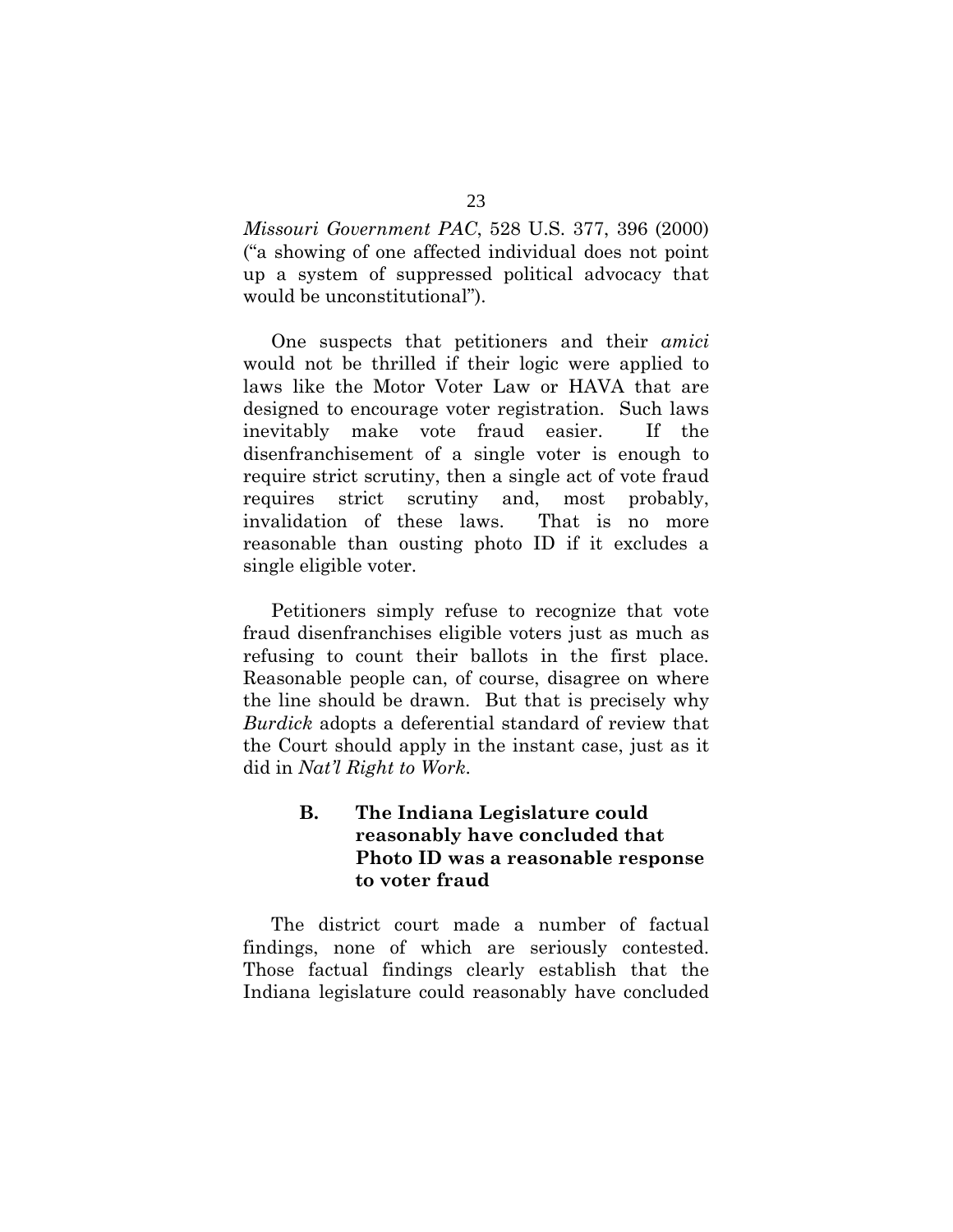<span id="page-31-0"></span>that vote fraud was a serious problem; that photo ID was a reasonable solution; and that photo ID would not seriously impact eligible voters.

# 1. The Legislature could reasonably have concluded that both the fact and the perception of voter fraud was a serious problem.

 The district court held that, to the extent that Indiana was required to provide empirical support for its concerns about vote fraud, "it has clearly done so." 458 F.Supp. 2d at 826. The foundation for that factual finding is the conclusions of the bi-partisan Baker-Carter Report and the experience of other states with serious vote fraud.

 The Comm'n on Fed. Election Reform, Report, *Building Confidence in U.S. Elections* (Sept. 2005) (Baker-Carter Report) (co-chaired by former Democratic President Jimmy Carter) concluded that "there is no doubt" that both vote fraud and multiple voting occur and "could affect the outcome of a close election." App. 138. The Report also concluded that the "electoral system cannot inspire public confidence if no safeguards exist to deter or detect fraud or to confirm the identity of voters." Baker-Carter Report at 18.

 The most egregious illustration of actual fraud is the 2004 Washington State gubernatorial election, in which the winner had a plurality of 129 votes. In post-election litigation, the trial court concluded that more than 1,600 ballots had been fraudulently cast. Since the court could not determine how many of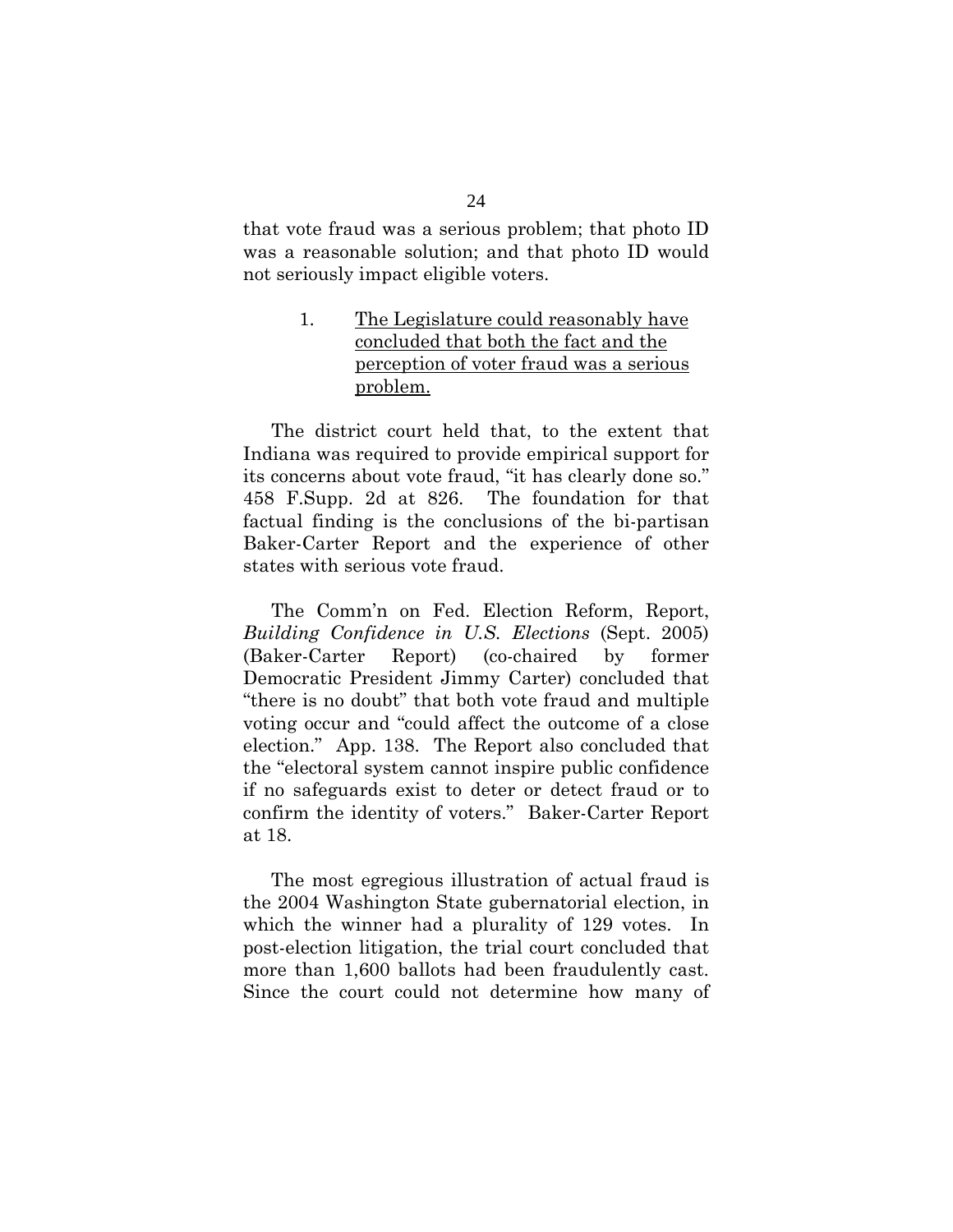those fraudulent votes had been cast for the winner, it refused to set aside the election. State S.J. Ex. 3 at 4-5; 19.

 Other recent examples of election fraud, accepted as true by the district court, include:

- In Milwaukee in the 2004 general election, more that 200 ineligible felons voted; more than 100 persons voted twice, used fake names or false addresses, or voted in the name of dead people. More than 4,500 votes were cast than voters listed. State S.J. Ex. 4 at 2- 4.
- In St. Louis, in the 2000 general election, there were more than 1,000 fraudulent ballots cast, including 14 dead people, 68 multiple votes, and 79 vacant-lot votes. Fund, *Stealing Elections: How Voter Fraud Threatens Our Democracy* (2004) at 64.
- In the 1997 Miami mayoral election, dozens and perhaps hundreds of persons not residing in the city cast fraudulent ballots. State S.J. Ex. 10 at 1-2.
- The Department of Justice has conducted more than 180 investigations into voter fraud since 2002, making 89 charges and securing 52 convictions. State S.J. Ex. 2 at 23.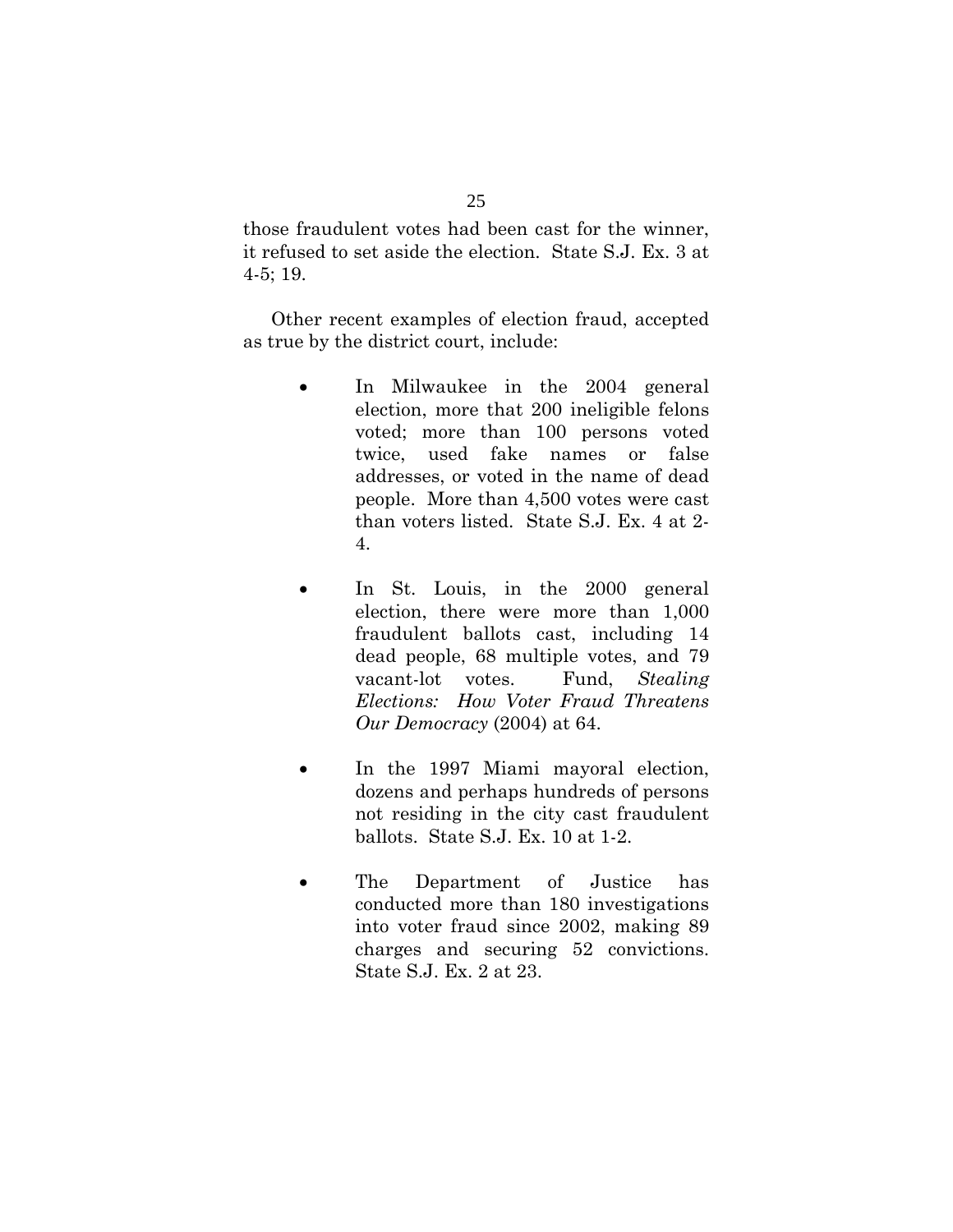• Dead people voted in Georgia, Illinois, and Pennsylvania. State S.J. Ex. 12-14; 18. The Seventh Circuit has held that voter fraud "is a serious problem in U.S. elections generally" and Illinois has a "particularly gamey history" of voter fraud. *Roupas*, 385 F.3d at 1130-31.

 That is precisely the kind of empirical information on which this Court has held a legislature may reasonably rely in making policy. In *Nixon*, the Court rejected a First Amendment challenge to Missouri's restrictions on campaign contributions based on the State's interest in avoiding corruption. The evidence on which the Court relied included:

- The state treasurer gave the state's banking business to a bank that had contributed \$20,000 to the treasurer's campaign.
- The state auditor got \$40,000 from a brewery and \$20,000 from a bank.
- A political action committee linked with an investment bank gave \$420,000 to candidates in northern Missouri.
- A state representative was accused of taking kickbacks for sponsoring legislation.
- A state attorney general was indicted for using the state workers compensation fund to benefit campaign contributors.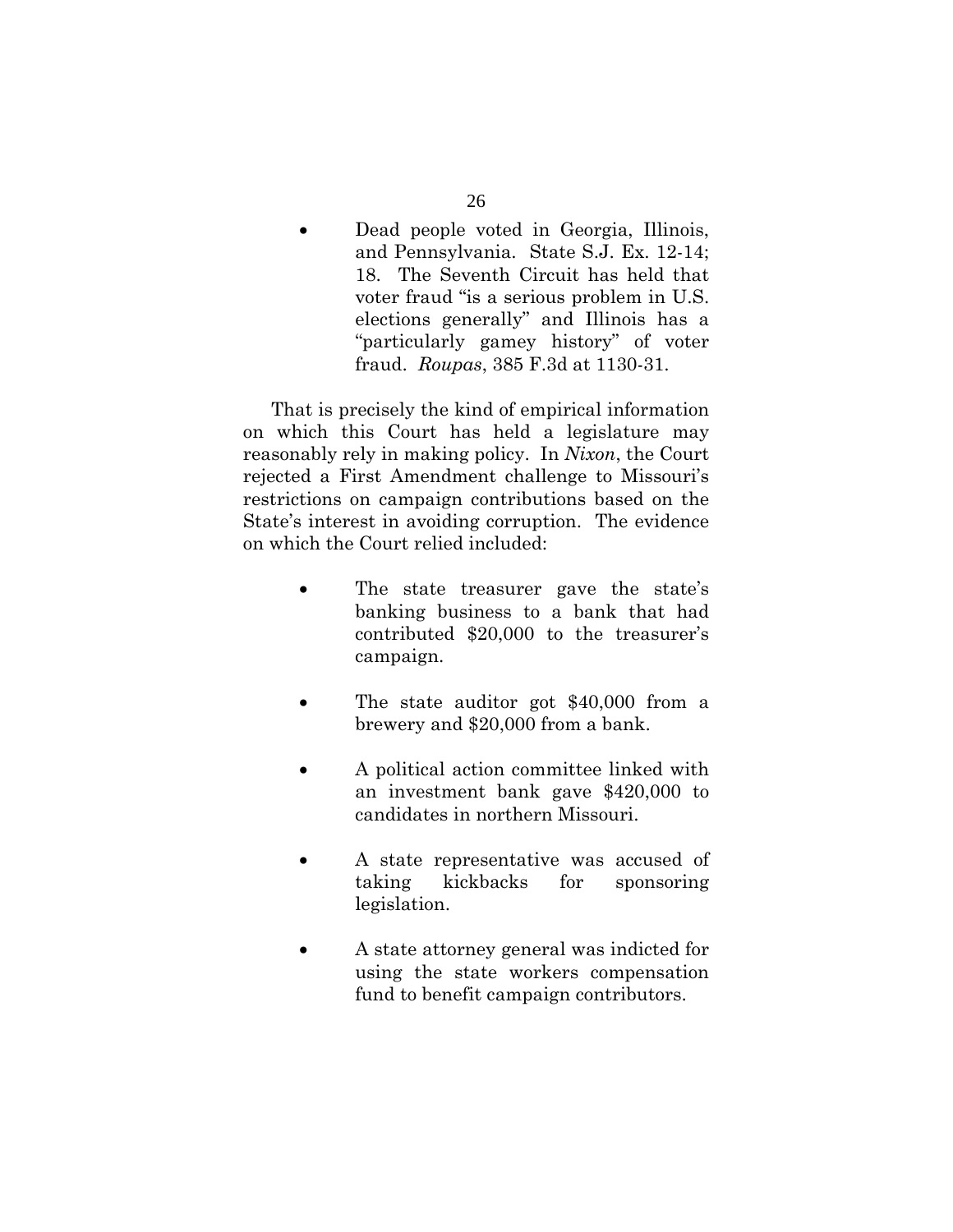*Nixon*, 528 U.S. at 393-94. The Court described this evidence as "not present[ing] a close call." *Id.* at 393. *Accord*, *Buckley v. Valeo*, 424 U.S. 1, 27 n.28 (1976) (relying on the Seventh Circuit's description of incidents of corruption caused by campaign contributions).

 Petitioners and their *amici* make much of the fact that no one in Indiana has ever been charged with voter fraud based on impersonating another voter. The inference they seek to draw from that fact is that such fraud never occurs. As the Seventh Circuit observed, it was at least as reasonable for the legislature to infer that the "extreme difficulty of apprehending a voter impersonator" explains the absence of such prosecutions. 472 F.3d at 953. Under *Burdick*, the Court should defer to the legislature on which inference is most plausible.

 The legislature was also entitled to consider the ample evidence of a public perception that voter fraud was a serious problem. This Court has recognized that the appearance of corruption in elections is "[o]f almost equal concern" as actual corruption. *Nixon*, 528 U.S. at 389, *quoting Buckley*, 424 U.S. at 26, and cases there cited (internal punctuation omitted). The "avoidance of the appearance of improper influence is also critical . . . if confidence in the system of representative government is not to be eroded to a disastrous extent." *Id.* (internal punctuation omitted). *Accord*, *Purcell*, \_\_\_ U.S. at \_\_\_, 166 L.Ed. 2d at 4 ("[c]onfidence in the integrity of our electoral processes is essential to the functioning of our participatory democracy").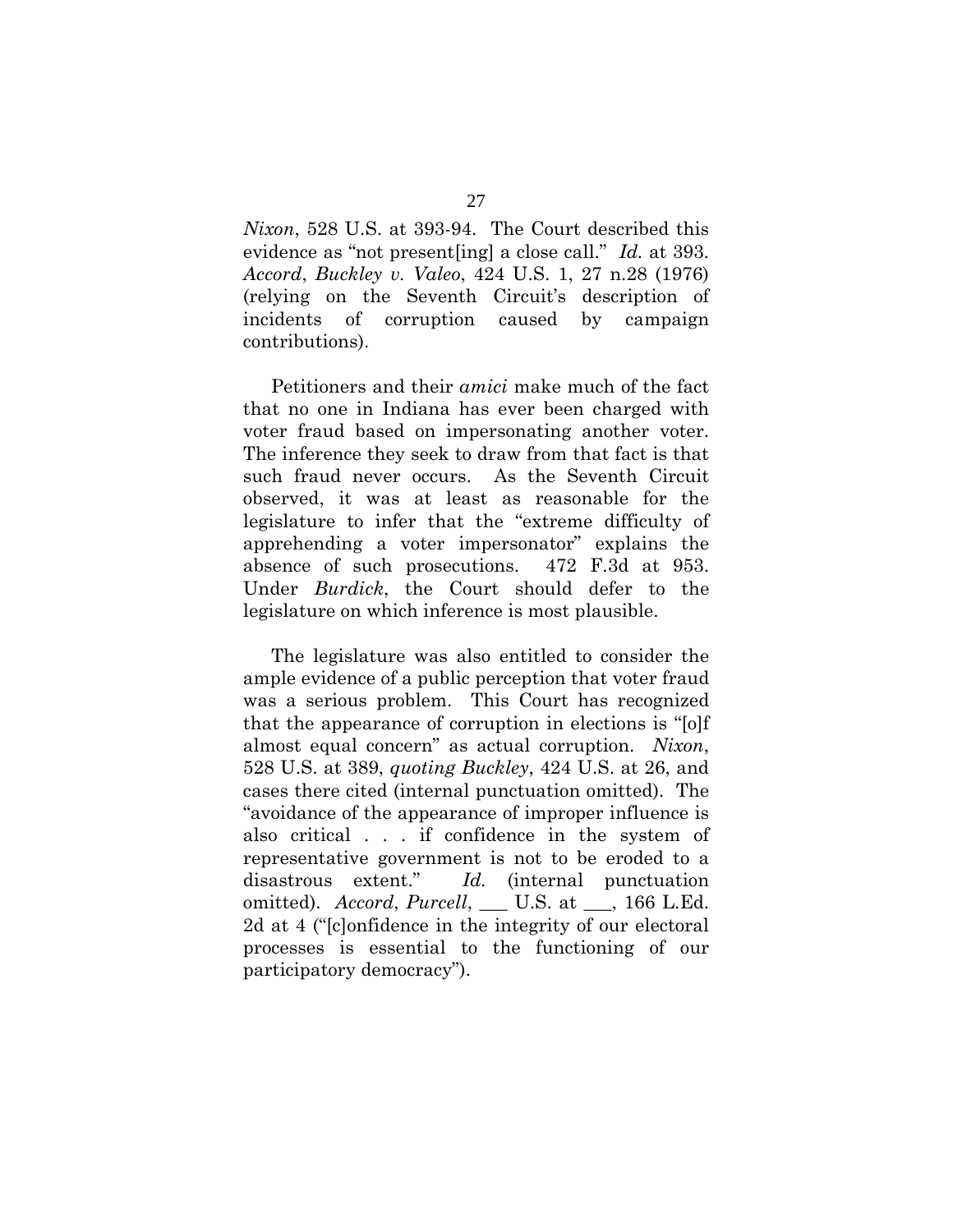<span id="page-35-0"></span> There is substantial evidence in the record proving that the public believes, by wide margins, that vote fraud occurs:

- Before the 2000 elections, a Rasmussen poll showed that 59% of the electorate believed that there was "some" or "a lot" of vote fraud. State S.J. Ex. 22 at 1.
- After those elections, a Gallup poll showed that 67% of adults had only "some" or "very little" confidence in the way votes were cast. State S.J. Ex. 23 at 8-9.
- A 2004 Zogby poll found that 10% of voters believed their votes were not accurately counted. Fund, *Stealing Elections* at 2.
- More than 13.6% of Americans believed that the 2004 presidential vote was unfair. State S.J. Ex. 24 at 1.

 Thus, the Indiana legislature had an ample basis for believing that vote fraud was a serious problem requiring a reasonable response

> 2. The Legislature could reasonably have concluded that Voter ID is a reasonable way to combat voter fraud.

 There is no question that combating voter fraud is a compelling state interest, and for precisely the same reason that access to the ballot box is a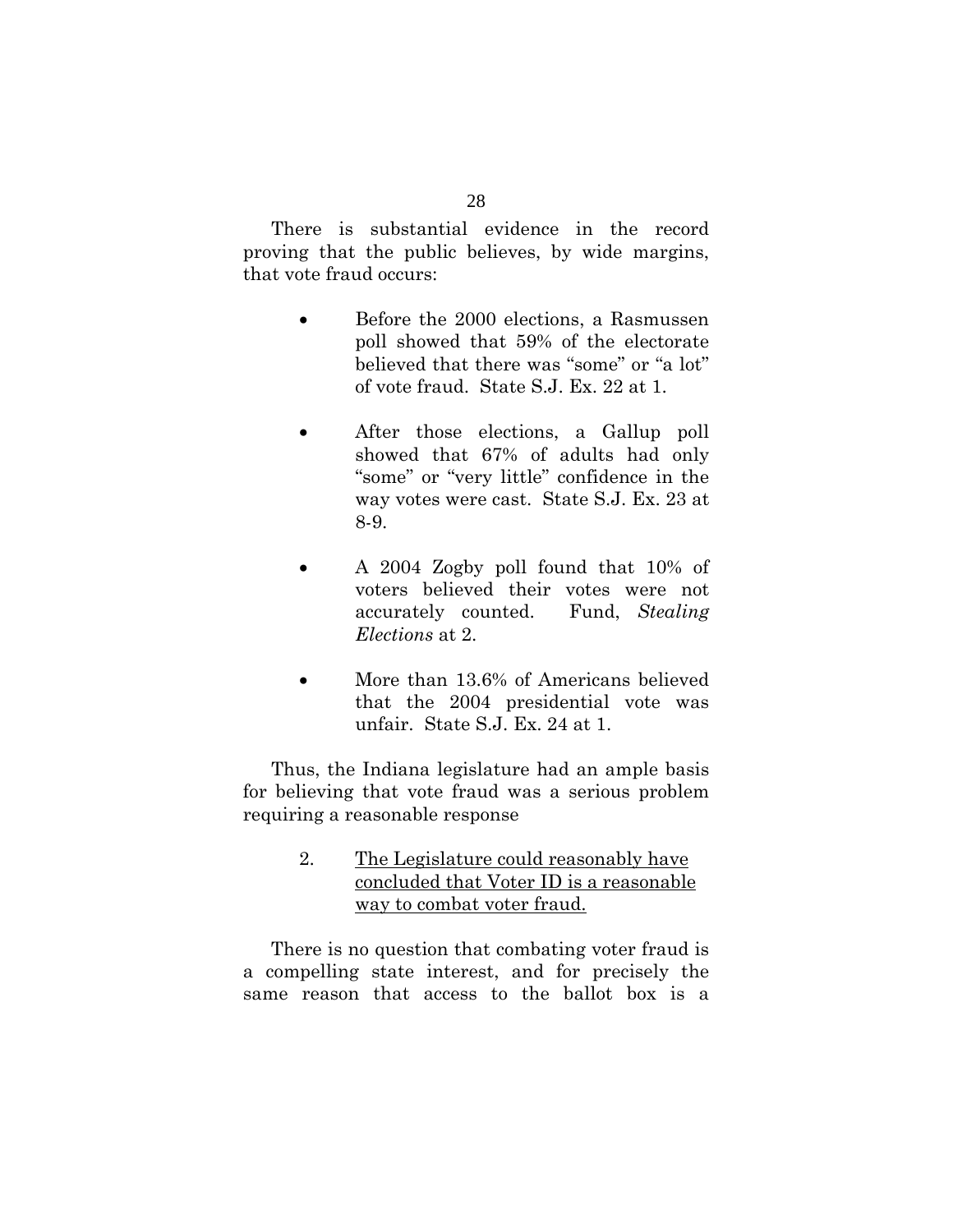fundamental right: voter fraud disenfranchises eligible voters whose votes are nullified by fraudulent ones. Voter ID is a reasonable means to accomplish that compelling interest.

 "A State indisputably has a compelling interest in preserving the integrity of its election process." *Purcell*, \_\_\_ U.S. at \_\_\_, 166 L.Ed. 2d at 4, *quoting Eu v. San Francisco County Democratic Cent. Comm.*, 489 U.S. 214, 231 (1989) (internal punctuation omitted). Petitioners and their *amici* admit as much.

 We have already alluded to some of the reasons why voter ID is a reasonable response to the problem of voter fraud: virtually everyone has governmentissued photo ID; such ID is required for a host of activities; and a voter without photo ID can cast a provisional ballot and then validate that ballot with relative ease.

 Perhaps the best evidence that voter ID is a reasonable response to the problem is that the bipartisan Baker-Carter Commission recommended it. The Baker-Carter Report recites that:

- Effective voter ID is one of the "bedrocks" of a modern election system." Report at 10.
- "[I]n close or disputed elections, and there are many, a small amount of fraud could make the margin of difference." Report at 18.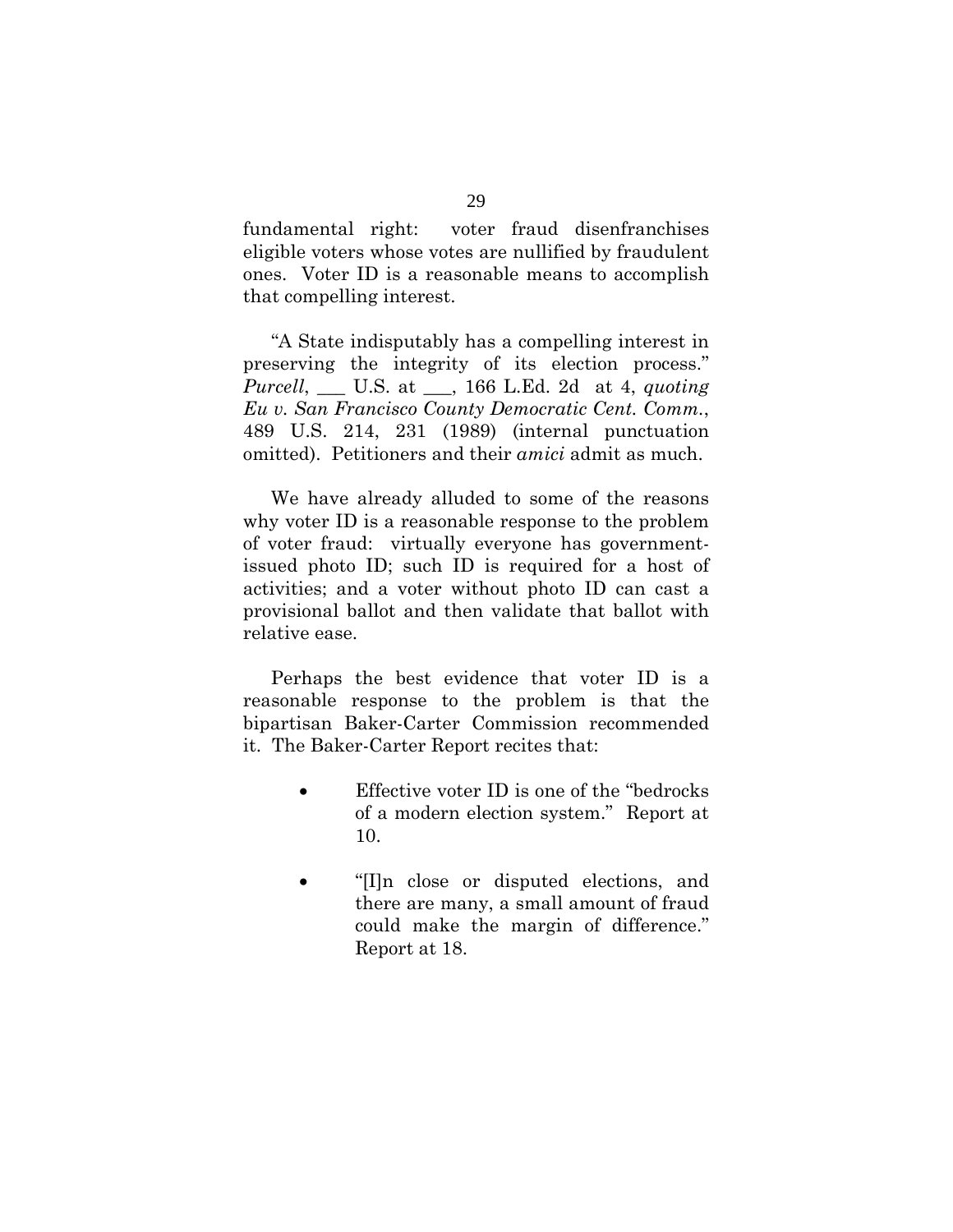• "Photo IDs are currently needed to board a plane, enter federal buildings, and cash a check. Voting is equally important." *Id.*

 Indeed, the Baker-Carter Report is considerably stricter than the Indiana law here at issue with respect to provisional ballots. The Report recommends that voters be allowed to cast such ballots. After the 2010 elections, however, it recommends that the voter only have 48 hours to validate the provisional ballot, compared with ten days under Indiana law. And it does not have the escape hatch for indigent voters or those with religious objections to photo ID. Report at 20-21.

 Moreover, there is a wide and growing consensus in favor of voter ID. In 2001, only 11 states required it. By September 2005, when the Baker-Carter Commission issued its report, 24 states required it and 12 more were considering doing so. Report at 18. Indiana's requirements for verifying citizenship are quite similar to those set forth in the National Driver Register, 49 U.S.C. § 30301.

 Finally, there is strong public support for voter ID. As the district court found, 458 F.Supp. 2d at 794, a 2004 Zogby poll found that 82% of respondents, including 75% of Kerry supporters, favored photo ID. *Nixon* relied on similar, though less overwhelming public support, in finding Missouri's campaign finance restrictions to be reasonable. 528 U.S. at 394. It should do the same with voter ID.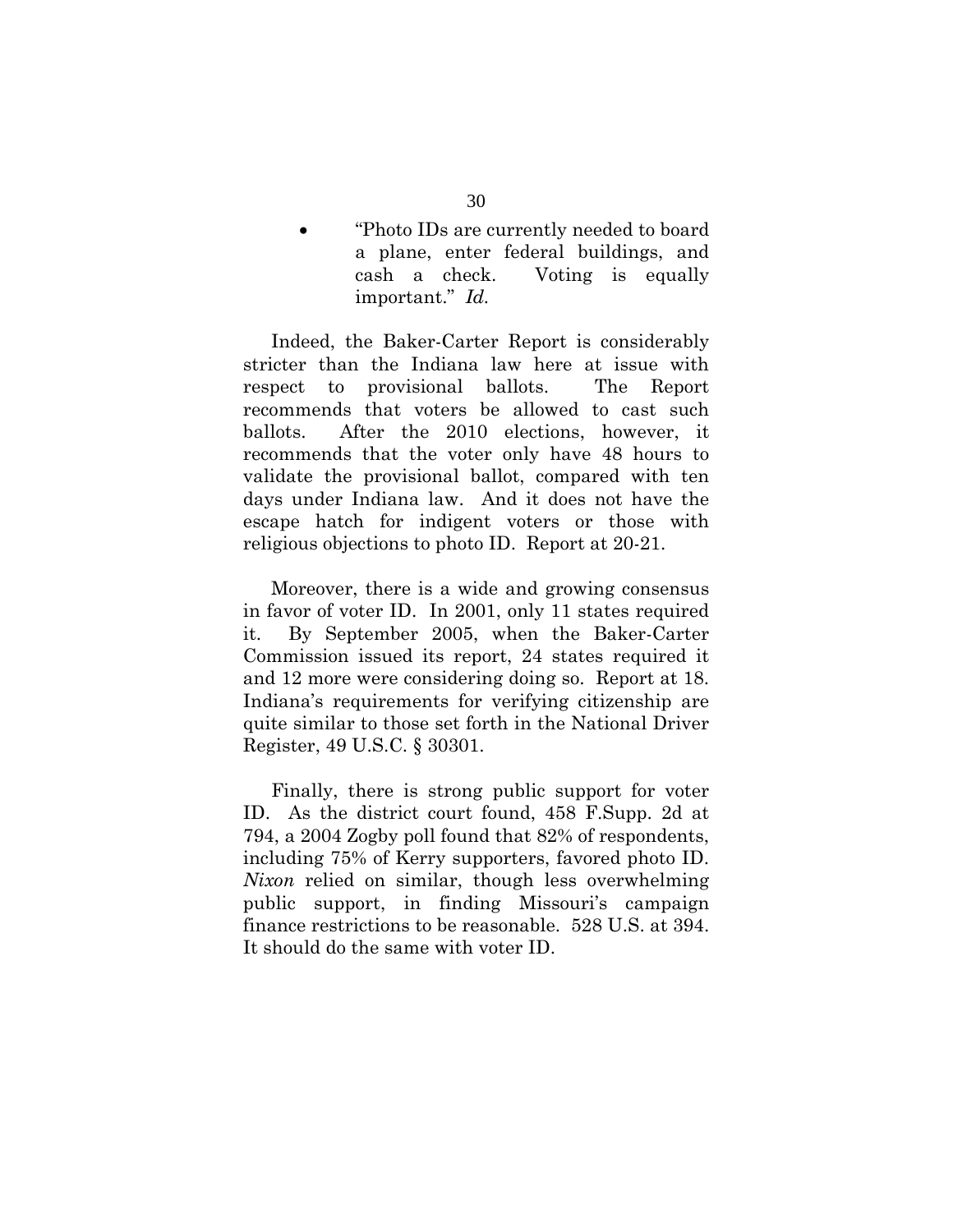<span id="page-38-0"></span> Thus, the legislature had ample basis for believing that voter ID is a reasonable way to combat vote fraud.

# 3. The Legislature could reasonably have concluded that Voter ID would not seriously impact eligible voters who currently lack such identification.

 Likewise, the Legislature had ample reason to conclude reasonably that Voter ID would not seriously impact eligible voters who currently lack such identification. First, there are the exemptions discussed above, principally the exemption for absentee ballot voting by mail. Among those automatic entitled to cast absentee ballots are Indiana's disabled and senior voters over age 65. Ind. Code § 3-11-1-24. In addition, residents of statelicensed care facilities who vote at polling places within those facilities are exempted from the Voter ID requirement. Ind. Code § 3-10-1-7.2; 3-11-8-  $25.1(e)$ . Thus, the Legislature provided exemptions for foreseeable categories persons who were less likely to be able to travel to obtain Voter ID. Finally, the Voter ID law allowed any person who failed to present photo identification at the polls to complete a provisional ballot, and to provide the photo identification to an election office within 10 days. Thus, the Indiana law is replete with exemptions adopted to mitigate potential impacts of the Voter ID Law. The fact the law has been administered without any indication of problems with compliance since its enactment in 2005, combined with the 2006 data indicating that 99% of Indiana's voting age population had the requisite Voter ID, demonstrates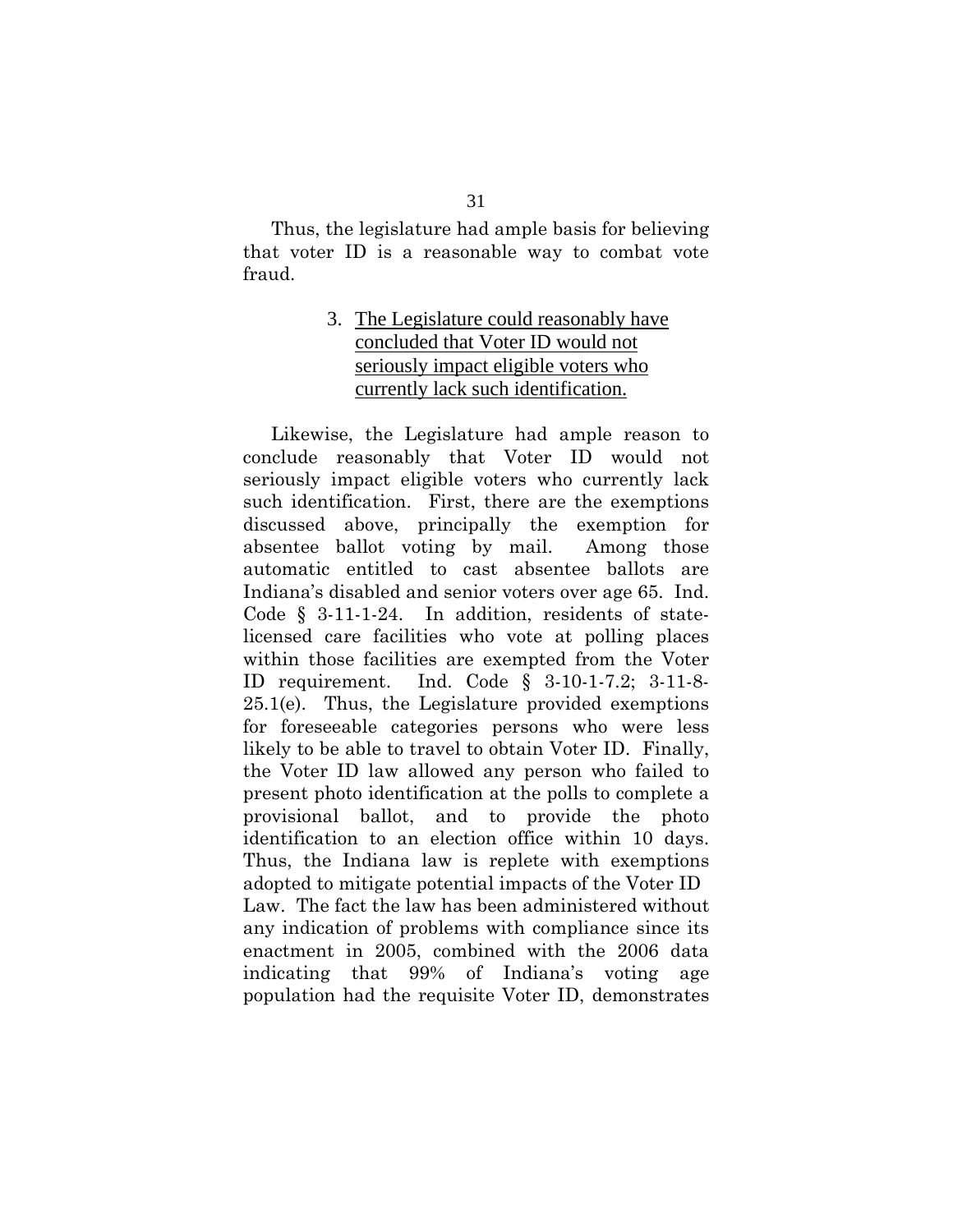<span id="page-39-0"></span>the Voter ID law does not "severely burden" voting rights, and is constitutional.

# **CONCLUSION**

 For the foregoing reasons, this Court should affirm the judgment of the Seventh Circuit.

Respectfully submitted,

| HARVEY M.            | CHARLES H. BELL, JR. |
|----------------------|----------------------|
| <b>TETTLEBAUM</b>    | Counsel of Record    |
| HUSCH &              | BELL, MCANDREWS &    |
| EPPENBERGER, LLC     | HILTACHK, LLP        |
| 235 East High Street | 455 Capitol Mall     |
| Jefferson City, MO   | Suite 801            |
| 65102                | Sacramento, CA 95814 |
| $(573) 635 - 9118$   | $(916)$ 442-7757     |

MARK G.ARNOLD HUSCH & EPPENBERGER, LLC 190 Carondalet Plaza Suite 600 St. Louis, MO 63105 (314) 480-1500

*Attorneys for the Amicus Curiae*